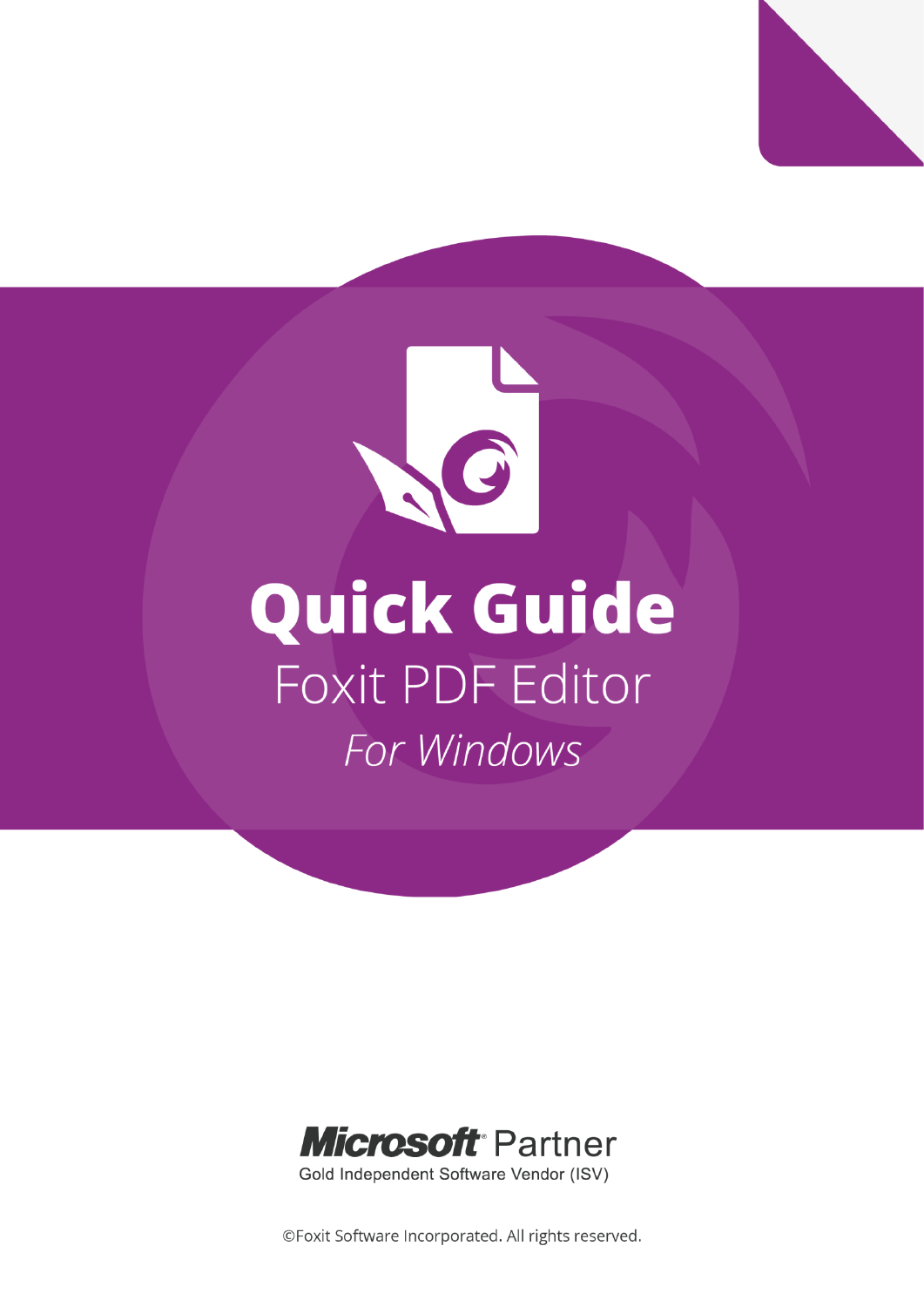This guide gives you a brief introduction to the main features of Foxit PDF Editor (for Windows). For detailed instructions, please refer to our user manual.

# **Getting Started**

## **Installing Foxit PDF Editor**

#### **System Requirements**

#### **Operating Systems**

- Windows 11, 10, 8.
- Microsoft Office<sup>®</sup> 2010 or later version (required for some PDF creation features).
- Verified as Citrix Ready® with Citrix XenApp® 7.13.

#### **Recommended Minimum Hardware for Better Performance**

- 1.3 GHz or faster processor (x86 compatible) or ARM processor, Microsoft SQ1 or better.
- 512 MB RAM (Recommended: 1 GB RAM or greater).
- 2G of available hard drive space.
- 1024\*768 screen resolution.
- Supports 4K and other high-resolution displays.

### **How to Install**

The installer format of Foxit PDF Editor can be EXE or MSI. Please download the installer to your computer, and then do the following (Take Foxit PDF Editor *Pro* for example):

For an EXE installer:

- 1. Double-click the EXE file, and you will see the setup wizard pop up.
- 2. Foxit PDF Editor is protected by copyright law, so in order to proceed, you must accept the License Agreement. Check the **Agree with the License Agreement** box to continue.
- 3. (Optional) You can select or deselect the **Help improve user experience** option to turn on or off data collection. The collected data will be used to improve user experiences only. The setting for this option will not affect the following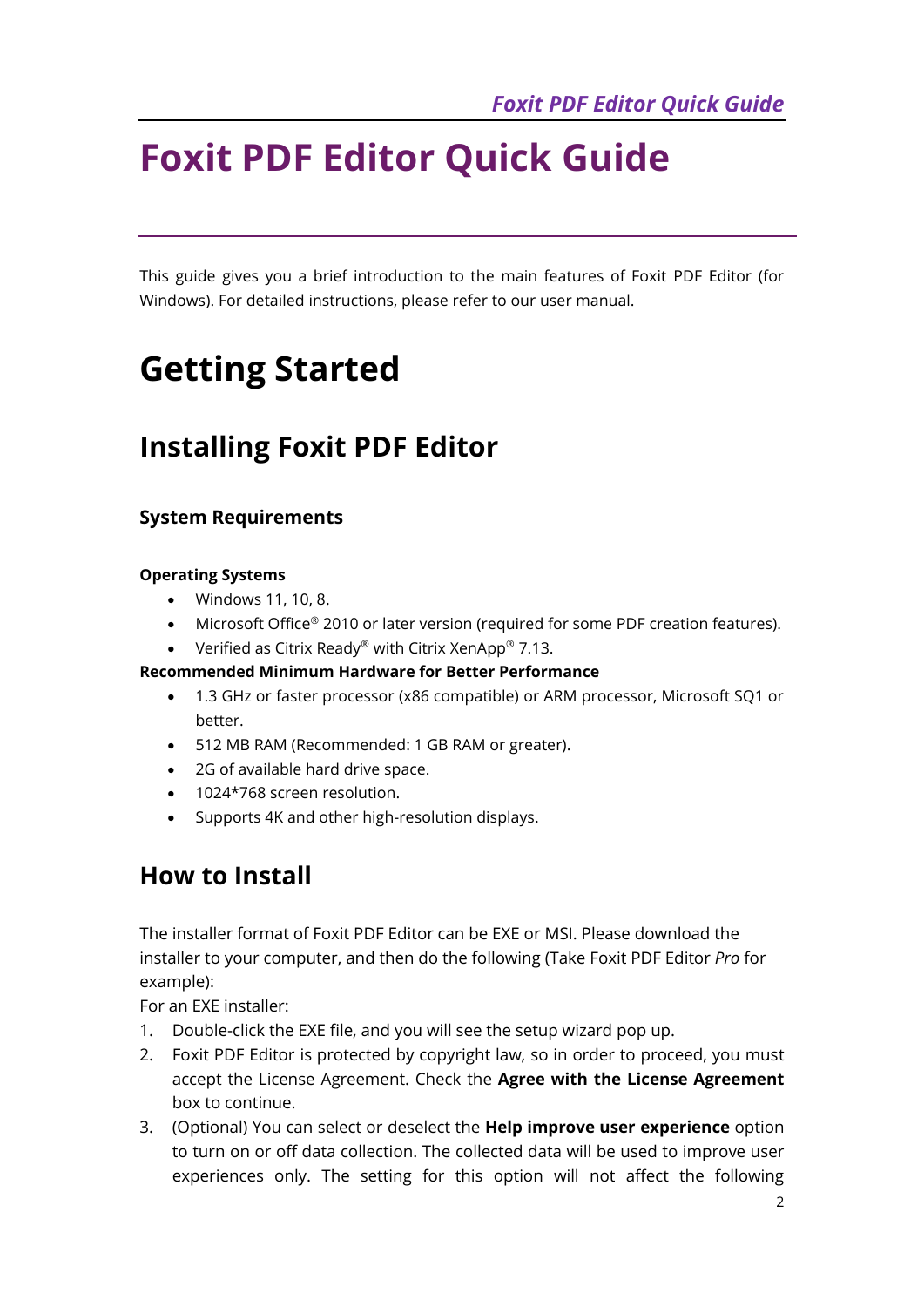installation process.

- 4. You can click **Quick Install** to start the installation immediately with default settings, or click **Advanced Setting** and do the followings to customize your installation:
	- A) Click on the horizontal three-dot icon to change the installation directory.
	- B) (Optional) Choose a language you want to install from the **Language** box.
	- C) In the **Settings** tab, select the options you would like the setup to perform.
	- D) In the **Components** tab, select the options you want to install.
	- E) (Optional) Click **Back** to go back to the previous step.
	- F) Click **Install** to start the installation.
- 5. When the process is complete, a dialog box will notify the user that Foxit PDF Editor is successfully installed. You can click **Start now** to run the application right after installation.

For an MSI installer:

- 1. Double click the MSI file, and you will see the setup wizard pop up. Click **Next** to continue.
- 2. Foxit PDF Editor is protected by copyright law, so in order to proceed, you must accept the License Agreement. Check the **I accept the terms in the License Agreement** box to continue.
- 3. (Optional) You can select or deselect the **Help improve user experience** option to turn on or off data collection. The collected data will be used to improve user experiences only. The setting for this option will not affect the following installation process.
- 4. There are two installation setup types for Foxit PDF Editor. The user has the ability to change the installation directory or to keep the default settings. **Typical** — Installs all features by default, which requires more disk space. **Custom** – Allows users to choose which program features will be installed.
- 5. For the *Typical* setup, just click **Install**. If you choose the *Custom* setup, click **Next** and do the following:
	- A) Click on "**Browse**" to change the installation directory of the PDF Viewer plugin.
	- B) Click "**Disk Usage**" to check the disk space available for the selected features.
	- C) Check the options you want to install and click "**Next**" to continue.
	- D) Select the additional tasks you would like the Setup to perform, then click "**Install**" to start the installation.
- 6. When the process is complete, a dialog box will notify the user that Foxit PDF Editor is installed. You can choose to check the **Launch Foxit PDF Editor** box to run the application right after installation. Click **Finish** to complete the installation.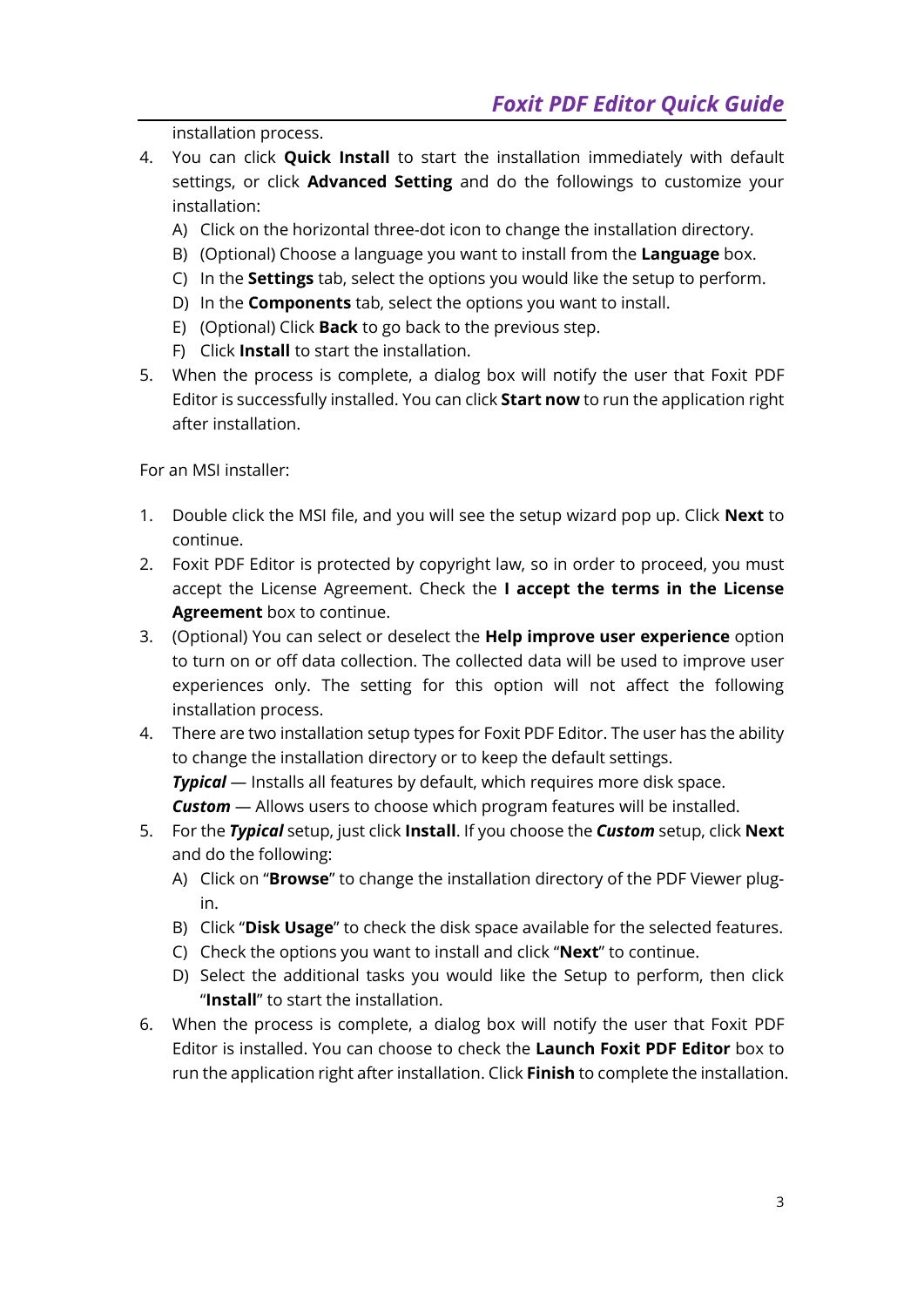## **Command-line Installation for EXE installers**

You can use the command-line to install the application: <The full path to the installer> [Optional Parameter] [PROPERTY=PropertyValue] The Foxit PDF Editor properties are:

---------------------------------------------------------------------------------------------------------------

| /help                     | Pops up a dialog box that shows you the supported<br>command lines.                                                                           |
|---------------------------|-----------------------------------------------------------------------------------------------------------------------------------------------|
| /install                  | Installs Foxit PDF Editor.                                                                                                                    |
| /repair                   | Repairs the installation.                                                                                                                     |
| /uninstall                | Uninstalls the installation.                                                                                                                  |
| /quiet                    | Silently installs the application (no user interaction) to<br>folder "C:\Program Files\Foxit Software\Foxit PDF<br>Editor".                   |
| /norestart                | Suppresses any attempt for a system reboot during the<br>installation.                                                                        |
| /log <path></path>        | Specifies the path to the log file.                                                                                                           |
|                           | /lang <en de es fr it jp ko nl pt ru zh-tw zh pl da-dk fi-fi nb-no sv-se></en de es fr it jp ko nl pt ru zh-tw zh pl da-dk fi-fi nb-no sv-se> |
|                           | Specifies the installation language. This property is<br>available for multi-language installers only.                                        |
| /DIR [directory]          | Specifies the folder where products will be installed.                                                                                        |
| /DisableLiveChat          | Dock the floating Live Chat to the status bar or to the<br>right side of the application window if the status bar is<br>hidden.               |
| /clean                    | Removes all of Foxit PDF Editor's registry data and<br>related files.                                                                         |
| /keycode                  | Activates the application by key code.                                                                                                        |
| /DISABLE_UNINSTALL_SURVEY | Stops the Uninstall Survey after uninstallation by<br>setting the value to "1".                                                               |
| /DisableInternet          | Disables all features that require Internet connection.                                                                                       |
| /displayadobeindoc        | Uses Foxit PDF Editor to open embedded Acrobat files<br>and embedded Foxit PDF Reader files in Microsoft<br>Office.                           |
| /noshortcut               | Does not create a shortcut on the desktop. By default, a<br>shortcut will be created after installation.                                      |

## **Command-line Installation for MSI installers**

You can also use the command-line to install the application: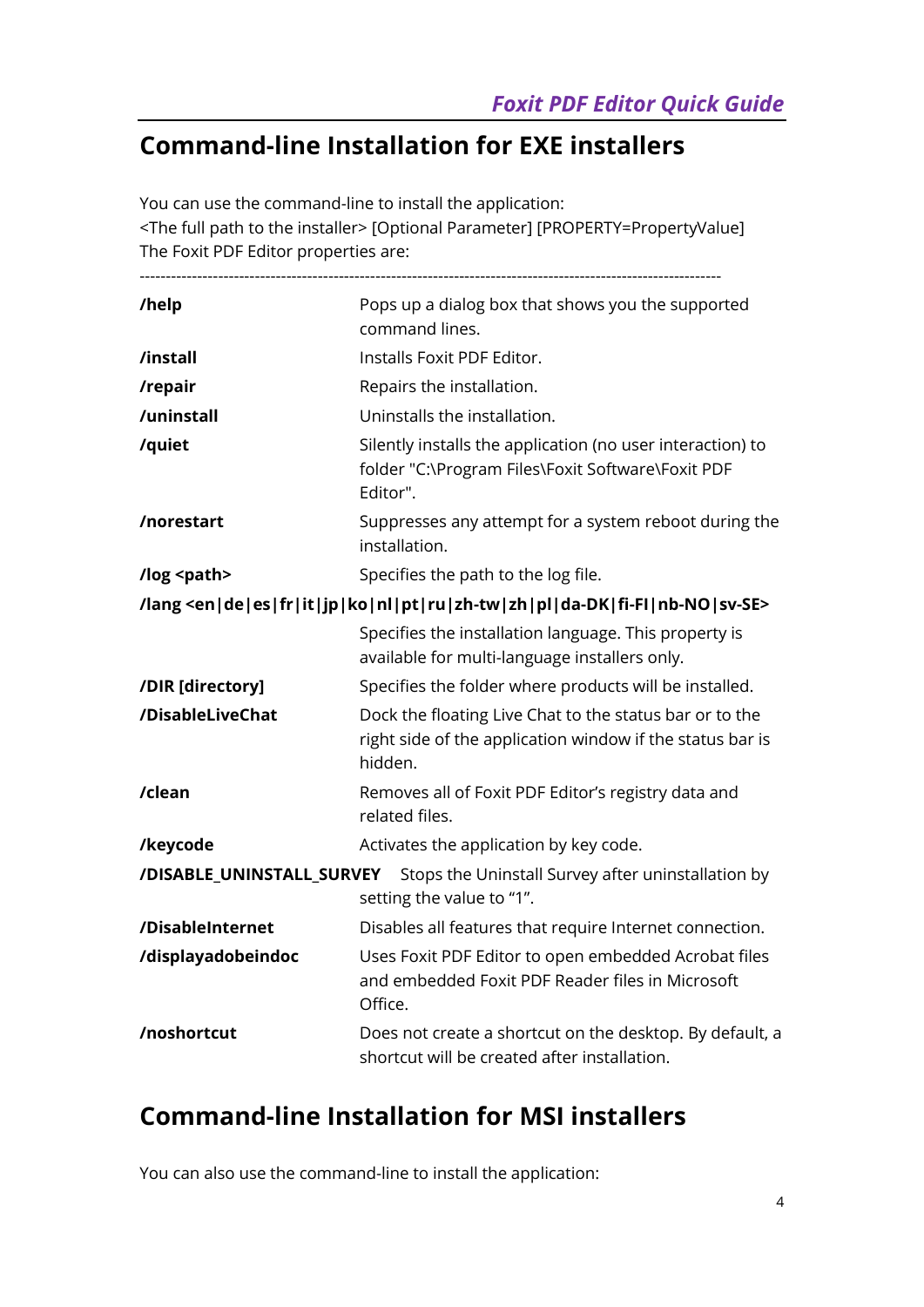msiexec /Option <Required Parameter> [Optional Parameter]

[PROPERTY=PropertyValue]

For more detailed information on msiexec.exe, as well as required and optional parameters, type "msiexec" in the command line or visit Microsoft TechNet Help Center.

#### **Public Properties of the Foxit PDF Editor MSI Installation Package.**

Foxit PDF Editor installation properties supplement the standard MSI public properties to give administrators greater control over the installation of the application.

For the complete list of standard public properties, please refer to: [http://msdn.microsoft.com/en-gb/library/aa370905\(VS.85\).aspx](http://msdn.microsoft.com/en-gb/library/aa370905(VS.85).aspx) The Foxit PDF Editor properties are:

---------------------------------------------------------------------------------------------------------------

**ADDLOCAL** <list of features> The value of the ADDLOCAL property is a commadelimited list of features that the installation of Foxit PDF Editor will make locally available. Foxit PDF Editor installer is composed of the following features:

**FX\_PDFVIEWER** - Foxit PDF Viewer and its components.

**FX\_FIREFOXPLUGIN** – A plugin used for opening PDF files in Internet Explorer. This feature requires FX\_PDFVIEWER to be installed.

**FX\_SPELLCHECK** - A tool used for searching any misspelled words in typewriter or form filler mode. This tool also suggests the correct spelling for common mistakes. This feature requires FX\_PDFVIEWER to be installed.

**FX\_PDFA** – A module used for verifying compliance with PDF/A-1a and PDF/A-1b. This feature requires FX PDFVIEWER to be installed.

**FX OCR** – A module used for making scanned or imagebased PDF documents selectable and searchable. This feature requires FX\_PDFVIEWER to be installed.

**FX\_CREATOR** - Foxit PDF Creator installs a virtual printer on your system. Creator can convert any printable documents into high-quality PDFs conveniently and efficiently. This feature requires FX\_PDFVIEWER to be installed.

**FX\_CONVERTEXT** - Shell extension used for converting PDFs or combining supported files from the right click menu. This feature requires FX\_CREATOR to be installed.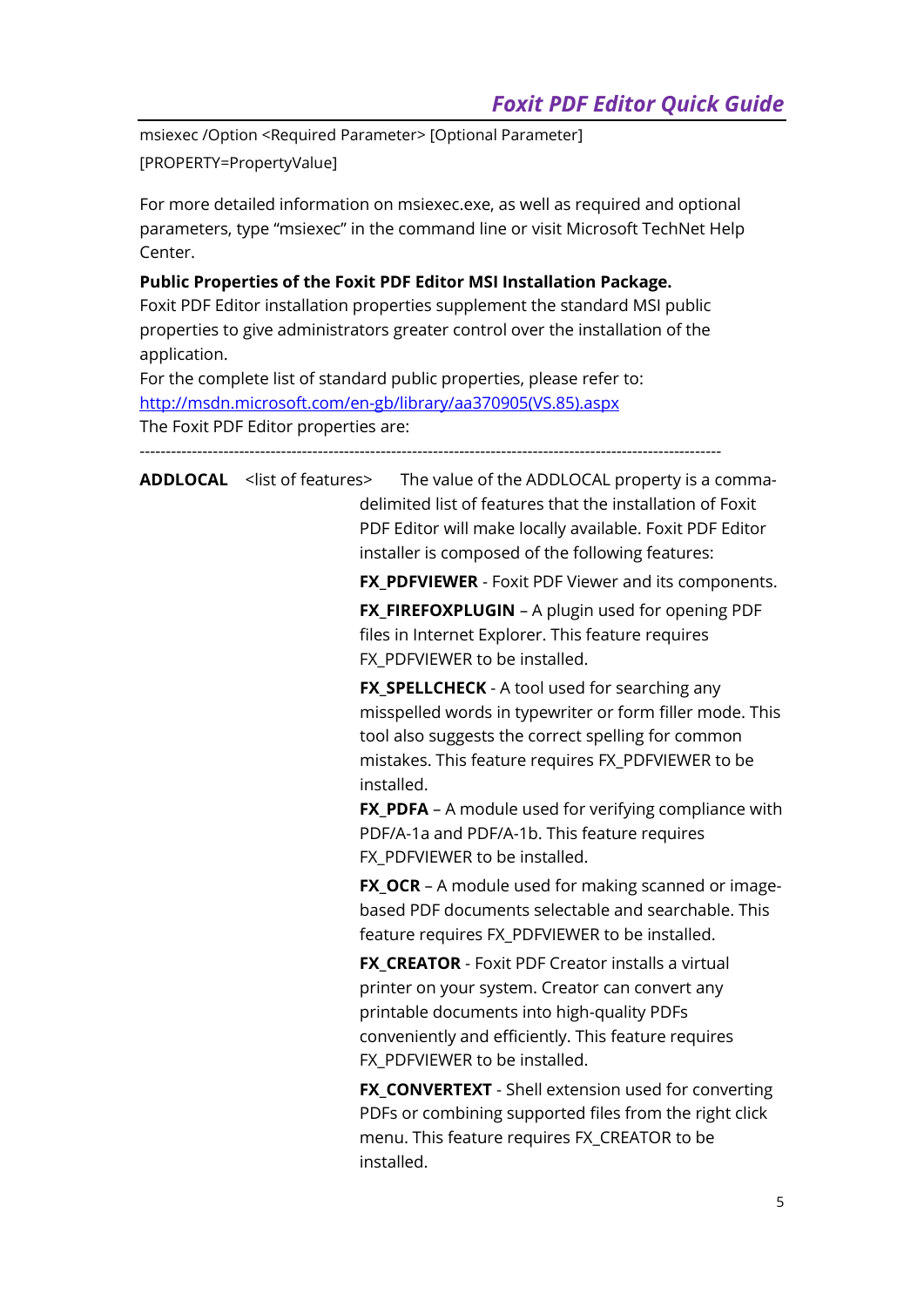**FX\_CREATORWORDADDIN** - MS Word toolbar add-in to create PDFs in just one click. This feature requires FX CREATOR to be installed.

**FX\_CREATOREXCELADDIN** - MS Excel toolbar add-in to create PDFs in just one click. This feature requires FX CREATOR to be installed.

**FX\_CREATORPPTADDIN** - MS PPT toolbar add-in to create PDFs in just one click. This feature requires FX CREATOR to be installed.

**FX\_CREATOROUTLOOKADDIN** - MS Outlook toolbar add-in to create PDFs in just one click. This feature requires FX\_CREATOR to be installed.

**FX\_SE** - Plugins for Windows Explorer and Windows shell. These extensions allow PDF thumbnails to be viewed in Windows Explorer, and PDF files to be previewed in Windows OS and Office 2010 (or a later version). This feature requires FX\_PDFVIEWER to be installed.

**FX IFILTER** – Foxit PDF IFilter is a plugin for Windows search engines that can help search PDF documents quickly.

**FX\_BROWSERADDIN -** The web browser plugin used for converting web pages to PDFs.

**INSTALLLOCATION** Specifies the folder location of the product installed.

| <b>MAKEDEFAULT</b> | Default value of "1", Foxit PDF Editor will be set as the |
|--------------------|-----------------------------------------------------------|
|                    | default application for opening PDF files.                |

**VIEW IN BROWSER** Default value of "1", Foxit PDF Editor will be configured to open PDF files inside browsers.

**DESKTOP SHORTCUT** Default value of "1", installer will place a shortcut for the installed application on the Desktop.

**STARTMENU SHORTCUT** Default value of "1", installer will create a program menu group for installed application and its components.

**SETDEFAULTPRINTER** Default value of "1", installer will install Foxit PDF Editor Printer and set it as the system's default printer.

**LAUNCHCHECKDEFAULT** Default value of "1", Foxit PDF Editor will check if Foxit PDF Editor is the default reader when launched.

**KEYPATH** Specifies a license key file and saves it to the Foxit PDF Editor installation folder.

**REMOVENEWVERSION** Forces an installation to overwrite the newer version of Foxit PDF Editor with the value of "1".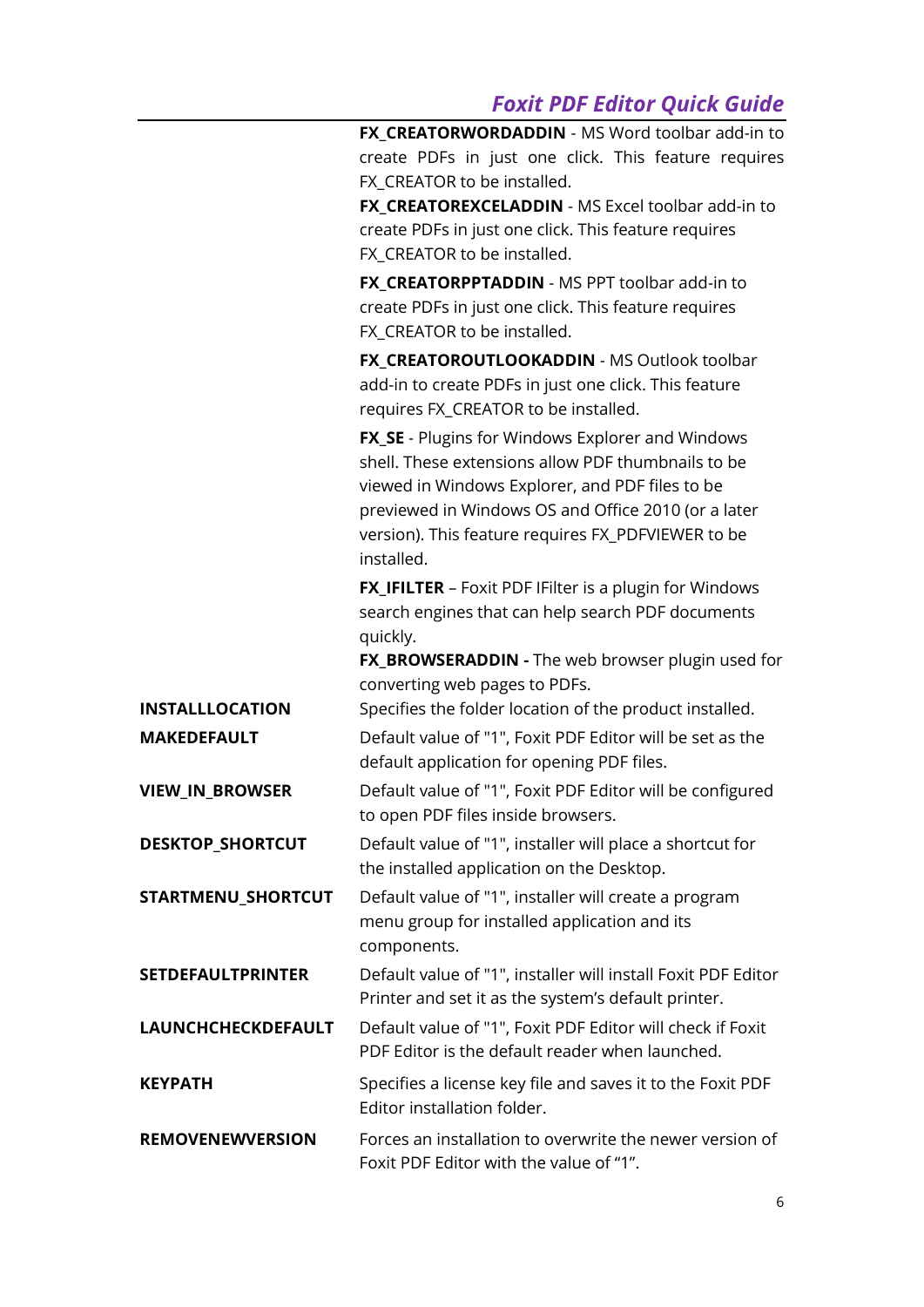| <b>CLEAN</b>             | Executes with the command "/uninstall", removing all of<br>Foxit PDF Editor's registry data and related files with the<br>value of "1". (Note: This is a command for uninstallation.)                                                                                                                     |
|--------------------------|-----------------------------------------------------------------------------------------------------------------------------------------------------------------------------------------------------------------------------------------------------------------------------------------------------------|
| <b>AUTO_UPDATE</b>       | Does not download or install updates automatically<br>with the value of "0"; automatically checks for updates<br>and downloads updates if any, but lets users choose<br>when to install them with the value of "1"; automatically<br>installs updates with the value of "2". The default value<br>is "1". |
| <b>EDITION</b>           | Specifies an edition to install Foxit PDF Editor.                                                                                                                                                                                                                                                         |
| <b>NOTINSTALLUPDATE</b>  | Does not install updates by setting the value to "1". This<br>will prevent Foxit PDF Editor from being updated from<br>within the software.                                                                                                                                                               |
| INTERNET_DISABLE         | Disables all features that require Internet connection<br>by setting the value to "1".                                                                                                                                                                                                                    |
| <b>READ_MODE</b>         | Opens a PDF file in Read Mode by default in web<br>browsers by setting the value to "1".                                                                                                                                                                                                                  |
| DISABLE_UNINSTALL_SURVEY | Stops the Uninstall Survey after uninstallation by<br>setting the value to "1".                                                                                                                                                                                                                           |
| <b>KEYCODE</b>           | Activates the application by key code.                                                                                                                                                                                                                                                                    |
|                          | <b>EMBEDDED_PDF_INOFFICE</b> With the value of "1", opens embedded PDF files in<br>Microsoft Office with Foxit PDF Editor if Acrobat and<br>Foxit Reader is not installed. (For the EXE installation<br>package, inputs the command-line<br>/displayadobeindoc.)                                          |
| <b>ADVERTISE</b>         | Usually used together with "ADDLOCAL" to advertise<br>the specified features.                                                                                                                                                                                                                             |
| LIVEPUS_DISABLE          | Dock the floating Live Chat to the status bar or to the right<br>side of the application window if the status bar is hidden<br>with the value of "1".                                                                                                                                                     |

Command-line Examples:

1. Silently install the application (no user interaction) to folder "C:\Program Files\Foxit Software":

msiexec /i "Foxit PDF Editor.msi" /quiet INSTALLLOCATION="C:\Program Files\ Foxit Software "

2. Install the Foxit PDF Viewer only:

msiexec /i "Foxit PDF Editor.msi" /quiet ADDLOCAL="FX\_PDFVIEWER "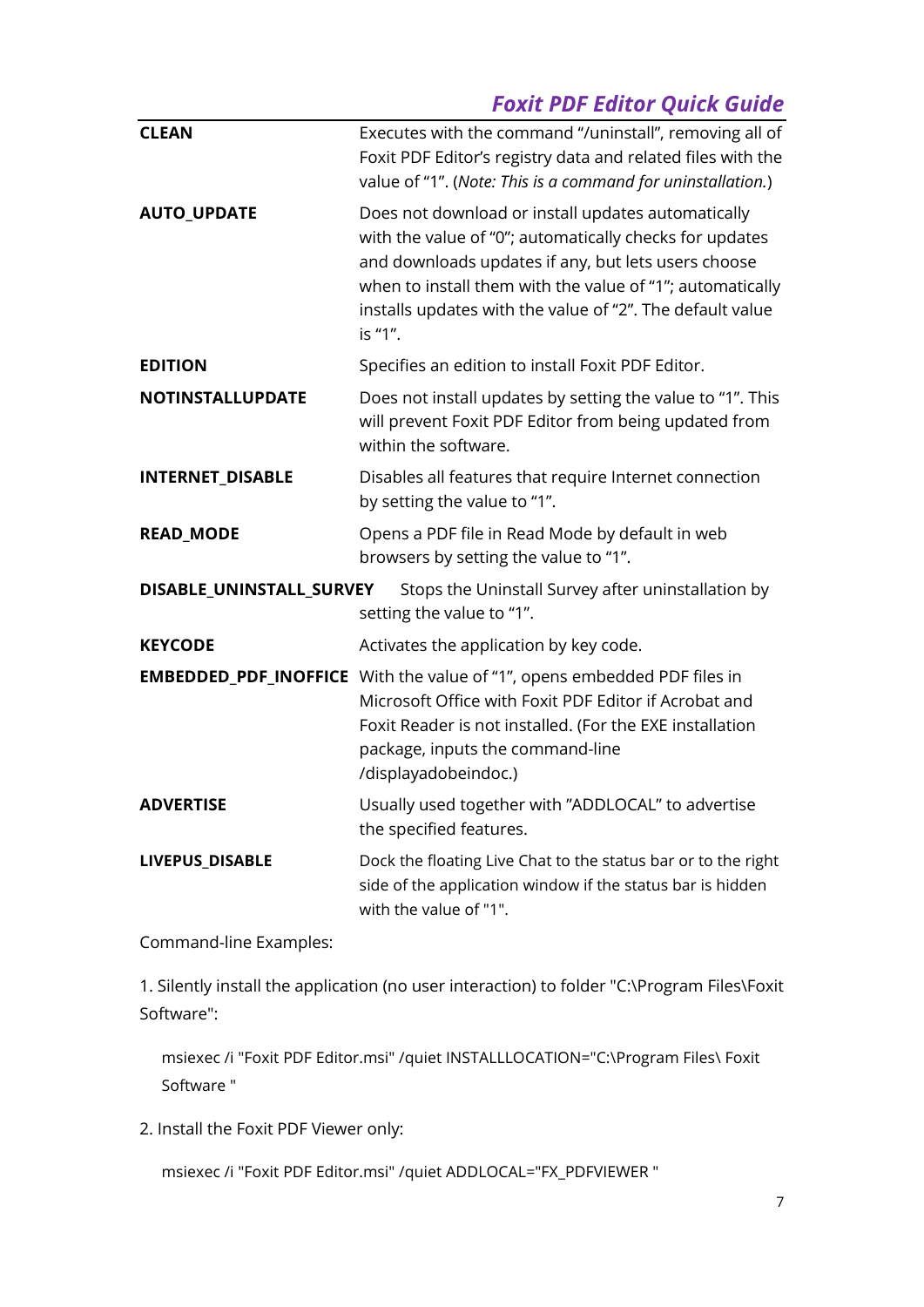3. Use the license key file saved in disk C to activate the application when running the setup:

msiexec /i "Foxit PDF Editor.msi" KEYPATH="C:\fpmkey.txt"

4. No installation of Foxit PDF Editor Printer:

msiexec /i "Foxit PDF Editor.msi" ADDLOCAL=ALL, ADVERTISE="FX\_CREATOR" /qn

5. Force an installation to overwrite the same or higher version of Foxit PDF Editor:

msiexec /i "Foxit PDF Editor.msi" REMOVENEWVERSION="1"

6. Remove registry and user data when performing silent uninstallation:

msiexec /x "Foxit PDF Editor.msi" /quiet CLEAN="1"

7. Activate the application by key code:

msiexec /i "Foxit PDF Editor.msi" KEYCODE="your key code"

8. Install the application without Foxit PDF Editor Create PDF Toolbar

msiexec /i "Foxit PDF Editor.msi" ADDLOCAL=ALL, ADVERTISE="FX\_BROWSERADDIN"

## **Activating Foxit PDF Editor**

After launching Foxit PDF Editor, the activation wizard pops up. If you have already purchased a license for Foxit PDF Editor, click **Activate** to activate Foxit PDF Editor. (If you do not have a license, click **Purchase** to buy Foxit PDF Editor from the Foxit website. If you choose **Free Trial**, you will be given a 14-day free trial period to use Foxit PDF Editor.)

After clicking **Activate**, a dialog box pops up: (You can also activate the application at a later time from **Help**/**Home** > **Activate** when you run Foxit PDF Editor.)

- If you have purchased subscription licensing, you can choose to sign in to your Foxit account. After successfully signed in, the Foxit PDF Editor will be activated automatically. Click **OK** in the pop-up message box.
- If you have purchased a perpetual license, input the code of the registration key and then click **Activate**. (If you didn't provide your name when purchasing the license, you'll be prompted to type your name.) If the activation is successful, a message box will pop up. Click **OK**.

*Note: If your PDF Editor is managed by Foxit Admin Console (a cloud-based portal that serves for administrators to manage Foxit products/services in an organization), there will be a prompt*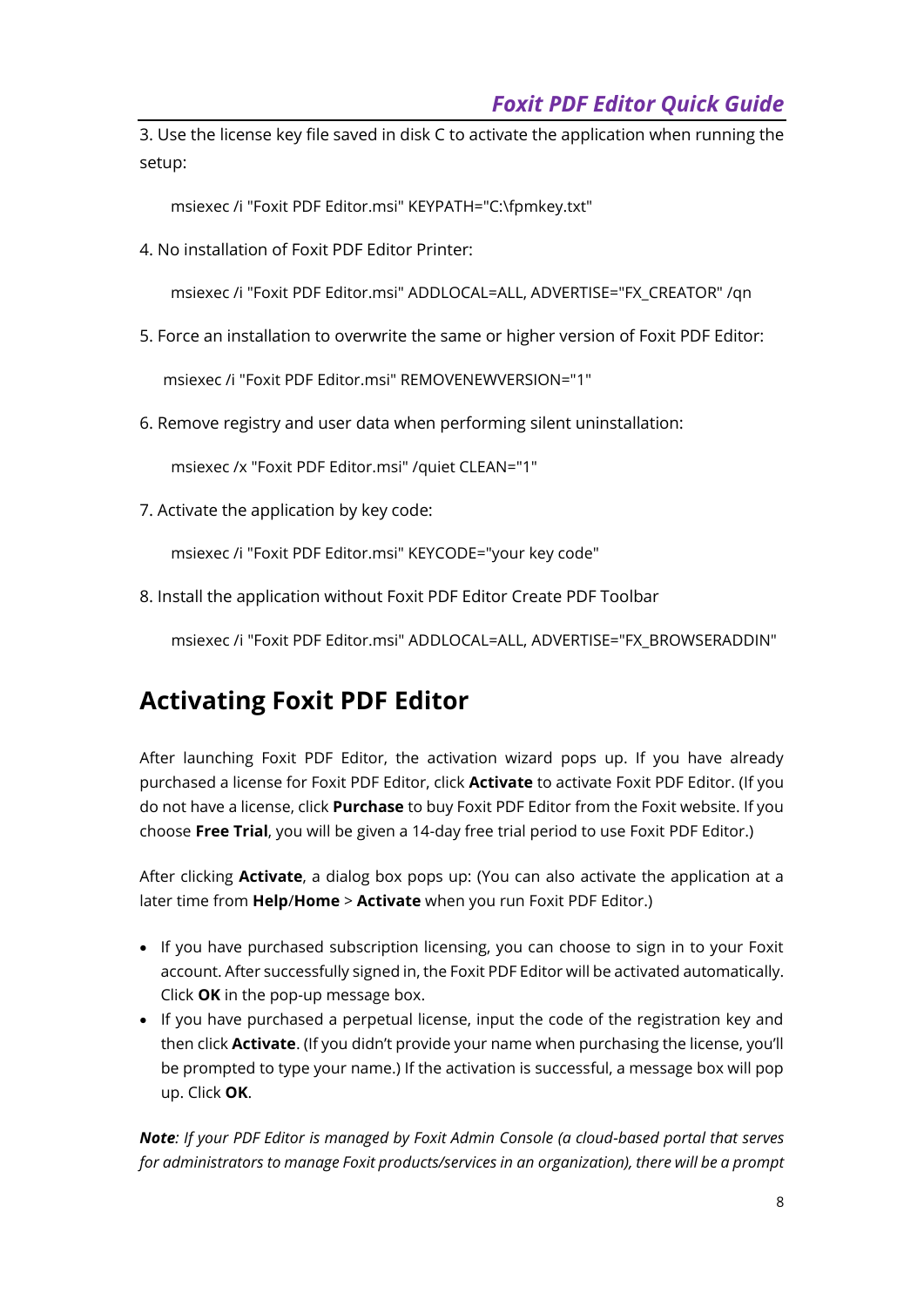*window to let you activate it for further use, depending on the activation mode defined by Admin Console. You need to contact your administrator for the activation. See als[o Foxit Admin Console.](#page-38-0)*

## **Deactivating Foxit PDF Editor**

You can deactivate Foxit PDF Editor on one machine in order to activate on another. To deactivate Foxit PDF Editor, click **Help** > **Deactivate**.

## **Uninstalling Foxit PDF Editor**

#### **How to Uninstall**

Please do one of the following:

- For Windows 8, click **Start** > right-click **Foxit PDF Editor** and choose **Uninstall**. For Windows 10, click **Start** > **Foxit PDF Editor** folder > **Uninstall Foxit PDF Editor** or right-click **Foxit PDF Editor** and choose **Uninstall**.
- Click **Start** > **Windows System** (for Windows 10) > **Control Panel** > **Programs** > **Programs and Features** > select Foxit PDF Editor and click **Uninstall/Change**.
- Double-click the Uninstall shortcut under the Foxit PDF Editor installation directory drive name: \...\Foxit Software\Foxit PDF Editor\.

# **Using Foxit PDF Editor**

Foxit PDF Editor provides an organized and friendly user interface, which contains a toolbar (ribbon mode), a document pane, a navigation pane, and a status bar. By default, when you start Foxit PDF Editor, you can see the Start page which includes helpful product tutorials and Tool Wizard for some most frequently used features to help you get started with Foxit PDF Editor.

- $\triangleright$  [The File tab](#page-9-0)
- ➢ Skin [and Toolbar](#page-9-1)
- ➢ [Move around the documents and select things](#page-10-0)
- ➢ [See all the different commands](#page-10-1)
- ➢ [Search and index](#page-11-0)
- ➢ [Standards Validation and Creation](#page-11-1)
- ➢ Integrate [with Foxit PDF IFilter](#page-12-0)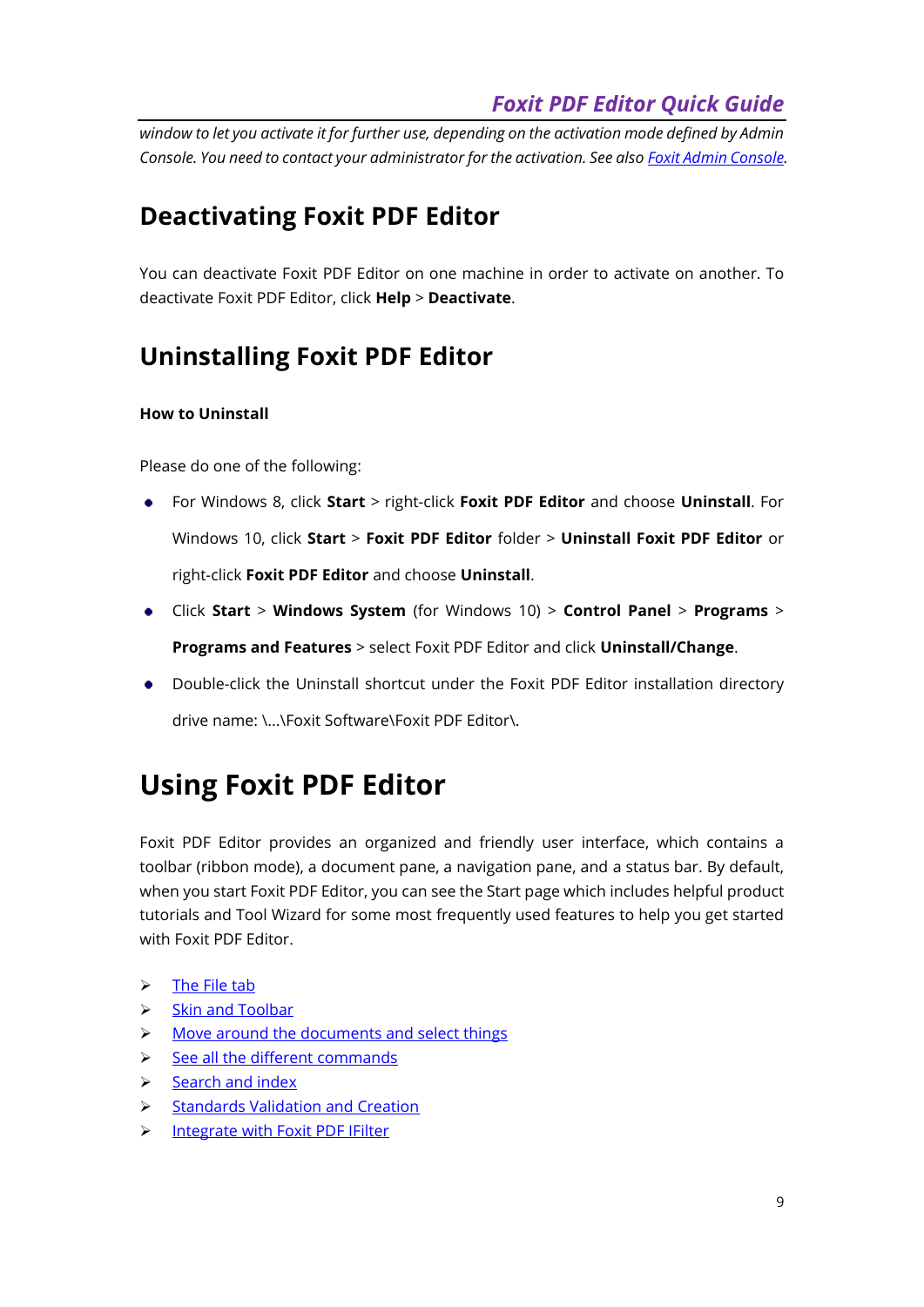## <span id="page-9-0"></span>**The File tab**

The functions **Open**, **Save**, **Print**, **Action Wizard**, **Index**, and other basic tools can be accessed by clicking the **File** tab, and then selecting them from the drop-down menu. Click **Open** to open PDFs in your local drives, ECM systems, and cloud services including SharePoint, OneDrive, Google Drive, and more. To check the document properties, select the File tab and go to **Properties**. To change Program settings, select **Preferences**.



With **PDF Optimizer**, you can update the PDF version and reduce file size by compressing contents, unembedding fonts, and clearing out the data redundancy of PDF objects. **Action Wizard** allows you to create and run an action that includes the tasks you specify to be applied to PDFs, which is helpful when you need to process PDFs through a series of routine tasks. Using the **Share** function, you can email your PDF to others, collect comments from reviewers as well as sharing documents, and manage your document reviews.

## <span id="page-9-1"></span>**Skin and Toolbar**

There are two kinds of skins (**Classic** and **Dark**) that allow users to change the look of the software. To change the skin, choose **File** > **Skins** > select the desired skin.

#### **Ribbon Mode**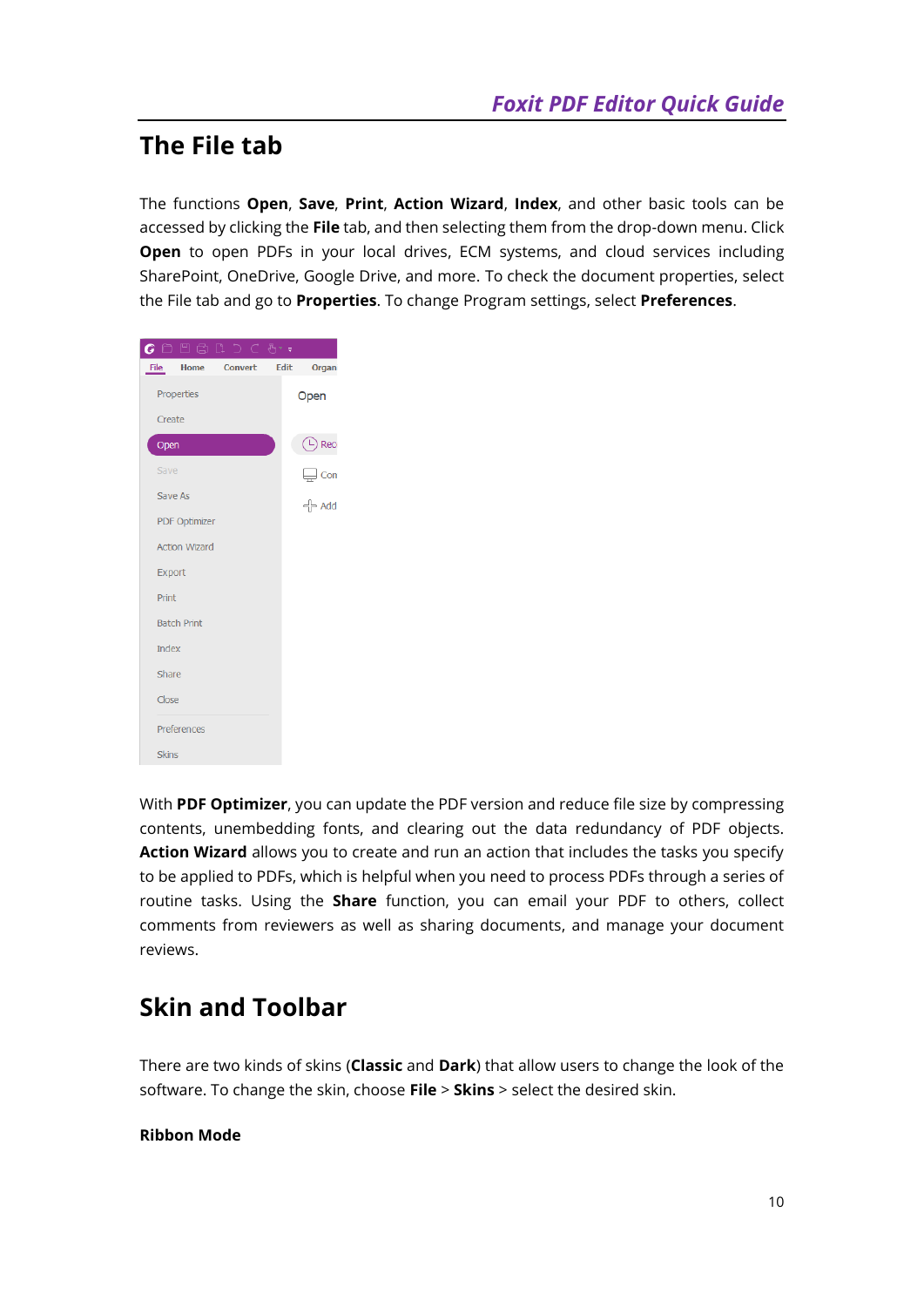The Ribbon Mode is an interface with a set of toolbars placed in categories on a tabbed bar. A ribbon provides the user interface of an application with a large toolbar filled with graphical representation of control elements, which are grouped by functionality. Foxit PDF Editor's Ribbon Mode groups commands by task, eliminating the need for many different icon-based toolbars, while ensuring the commands used most frequently are close at hand.

|             |                  | $G \cap \Box \Box \Box \cup \Box \subset \delta$ |   |                                                                                     |          |          |             |      |                  | Overview.pdf - Foxit PDF Editor    |                    |               |      |                             |                    |                | $\bigcirc$ $\cdot$ $\bigcirc$ $\bigcirc$ $\times$ $\bigcirc$ |        |
|-------------|------------------|--------------------------------------------------|---|-------------------------------------------------------------------------------------|----------|----------|-------------|------|------------------|------------------------------------|--------------------|---------------|------|-----------------------------|--------------------|----------------|--------------------------------------------------------------|--------|
| <b>File</b> | Home             | <b>Convert</b>                                   |   | Edit                                                                                | Organize | Comment  | <b>View</b> | Form | Protect          | <b>Foxit eSign</b>                 | Share              | Accessibility |      | Help                        | $\bigcirc$ Tell me | $\overline{2}$ | $Q$ Find                                                     |        |
|             | $\sqrt{u^2 + 4}$ | $\approx$                                        | 圓 |                                                                                     |          |          |             |      |                  |                                    |                    |               |      | $\frac{1}{2}$ $\frac{1}{2}$ |                    |                |                                                              |        |
|             |                  |                                                  |   | Hand Select SnapShot Clipboard Bookmark   Zoom Page Fit Reflow Rotate   Edit   Edit |          |          |             |      |                  | Typewriter Highlight Rotate Insert |                    |               | From | Ouick                       |                    |                |                                                              |        |
|             |                  |                                                  |   |                                                                                     |          | Option * |             |      | View Text Object |                                    | Pages <sup>*</sup> |               |      | Scanner * Recognition       |                    |                |                                                              | $\sim$ |

#### *(Foxit PDF Editor Pro)*

#### <span id="page-10-0"></span>**Move around the documents and select text, image or annotations**



The four most useful commands for navigating and interacting with PDFs are Hand, Select Text and Image, Select Annotation, and Zoom. The Hand command lets you scroll through the PDF, respond to links, fill in forms, and play multimedia files. The Select Annotation command allows you to select multiple annotations and then move, resize, or align them together. The Select Text and Image command lets you select text or image to copy, edit, add annotations, or manage bookmarks. The Zoom command lets you zoom in or out the page easily for better reading experiences (You can also use the shortcut keys "Ctrl + +/-", or just hold down the **Ctrl** key while you roll the mouse wheel forward and backward).

#### <span id="page-10-1"></span>**See all the different commands**



#### *The Home Tab in Foxit PDF Editor Pro*

Click the buttons in the ribbon under different tabs to switch between different commands. Also, the tooltip appears when the pointer is held above each command. You can use these commands to move around and interact with PDFs, zoom in/out pages, edit page contents, manage comments, organize pages, scan and OCR, place signatures, encrypt documents, and more.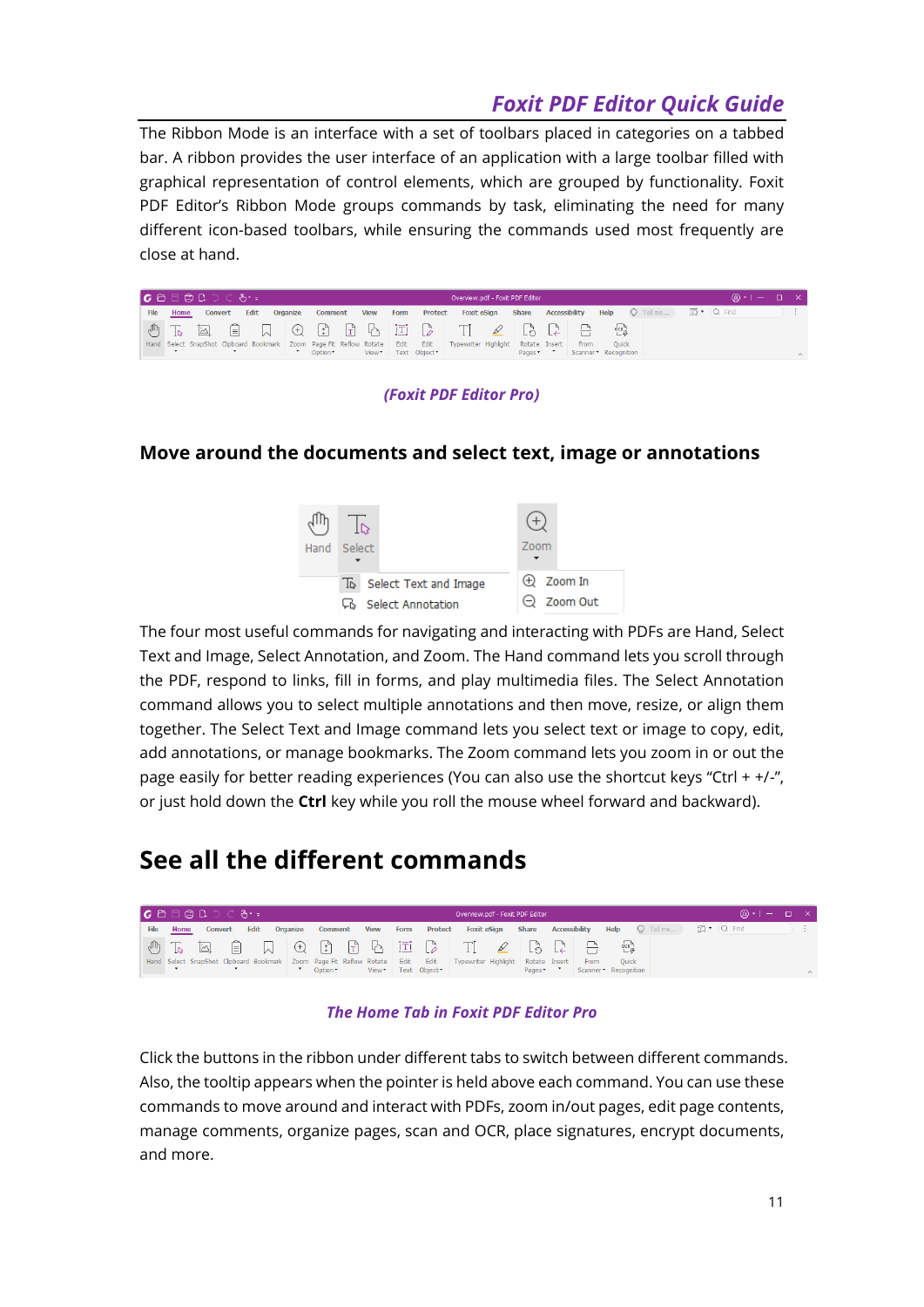To quickly find a command you need, click in the **Tell me** field (or press **Alt** +**Q**) near a bubble  $\mathbb{Q}$  on the ribbon and type the name or description of the command. Then Foxit PDF Editor will display a list of matching commands from which you can select and activate the desired feature.

## <span id="page-11-0"></span>**Search and index**

Foxit PDF Editor allows you to run searches and create indexes to easily find text in PDF files.

To quickly find text you are looking for, select the Find Field  $\overline{Q}$  Find  $\overline{Q}$  on

the menu bar. Click the **Filter** icon to set the search criteria.

- To do the advanced searching, click the **Search or replace**  $\overline{PQ}^*$  icon next to Find
	- box, and choose **Advanced Search**. You can search for a string in a single PDF file, multiple PDF files under a specified folder, all open PDF files in the current application window, PDFs in a PDF portfolio, or a PDF index. When the search finishes, all occurrences will be listed in a tree view. This will allow you to quickly preview the context and jump to specific locations. You can also save the search results as a CSV or PDF file for further reference.
- You can use the **Search & Highlight** command in the **Comment** tab (or click the

**Search or replace**  $\overline{2Q}^*$  icon next to Find box and select **Search & Highlight**) to

perform an advanced search and highlight the searched text strings with one click.) • To embed an index to a PDF or create an index for multiple PDF files, use the **Manage Embedded Index** or **Full Text Index with Catalog** function respectively in **File** > **Index**.

## <span id="page-11-1"></span>**Industry Standards Validation and Creation**



You can use the **Preflight** command in Foxit PDF Editor to analyze whether PDF documents are compliant with PDF's standards (including PDF/A, PDF/E, PDF/X, PDF/UA, and PDF/VT) or valid for print production, and fix errors in the documents. Foxit PDF Editor allows you to view detailed preflight results or create a report in a PDF, .xml, .txt, or .html file. Foxit PDF Editor Pro also supports PDF/A, PDF/E and PDF/X creation.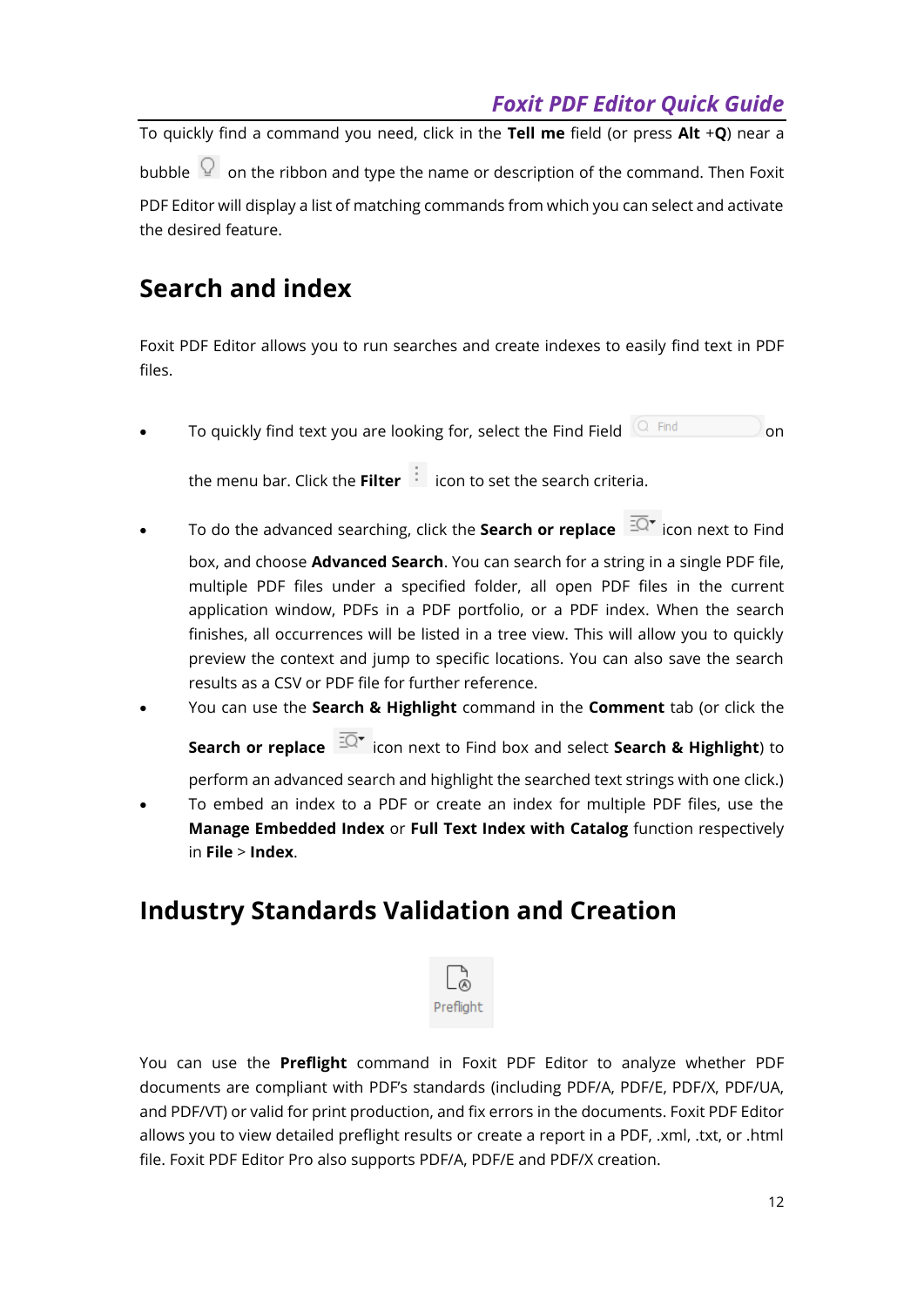To analyze a PDF document, select **Convert** > **Preflight**. Then in the pop-up dialog box, select one of the preflight profiles in the **Profile** tab and click **Analyze** or **Analyze and Fix**; after analyzing, you can click the **Results** tab to view preflight results or create a report. To create standard compliant PDFs, select **Convert** > **Preflight**, and then select one of standards in the **Standards** tab. Or you can directly save the documents as PDF/X, PDF/A, or PDF/E using the **Save As** command in **File**.

### <span id="page-12-0"></span>**Integrate with Foxit PDF IFilter**

Foxit PDF Editor is now packaged with Foxit PDF IFilter for Desktop, which allows users to index a large amount of PDF documents and then quickly find text within these documents on a desktop system. You can trigger Foxit PDF IFilter in the installation directory of Foxit PDF Editor.

## **Document Views**

## **Single-tab Reading and Multi-tab Reading**

Single-tab reading mode allows you to open PDF files in multiple instances. This is ideal if you need to read your PDFs side by side. To enable single-tab reading, go to **File** > **Preferences** > **Documents,** check the **Allow multiple instances** option in the **Open Settings** group, and click **OK** to apply the setting.

Multi-tab reading mode enables users to open multiple PDF files in different tabs in the same instance. To enable multi-tab reading, go to **File** > **Preferences** > **Documents**, uncheck the **Allow multiple instances** option in the **Open Settings** group, and click **OK**  to apply the setting. In multi-tab reading mode, you can drag and drop a file tab outside of the existing window to create a new instance and view the PDF file in that individual window. To recombine the file tab to the main interface, click on the file tab and then drag and drop it in reverse to the main interface.

## **Switch between Different View Modes**

You can view documents with text only, or view them in Read mode, Full Screen, Reverse View, Reflow mode, and Night Mode.

## **Go to Specified pages**

Click the **First Page**, **Last Page**, **Previous Page** and **Next Page** icon in the status bar to view your PDF file. You can also input the specific page number to go to that page. The **Previous View** icon in the status bar lets you return to the previous viewed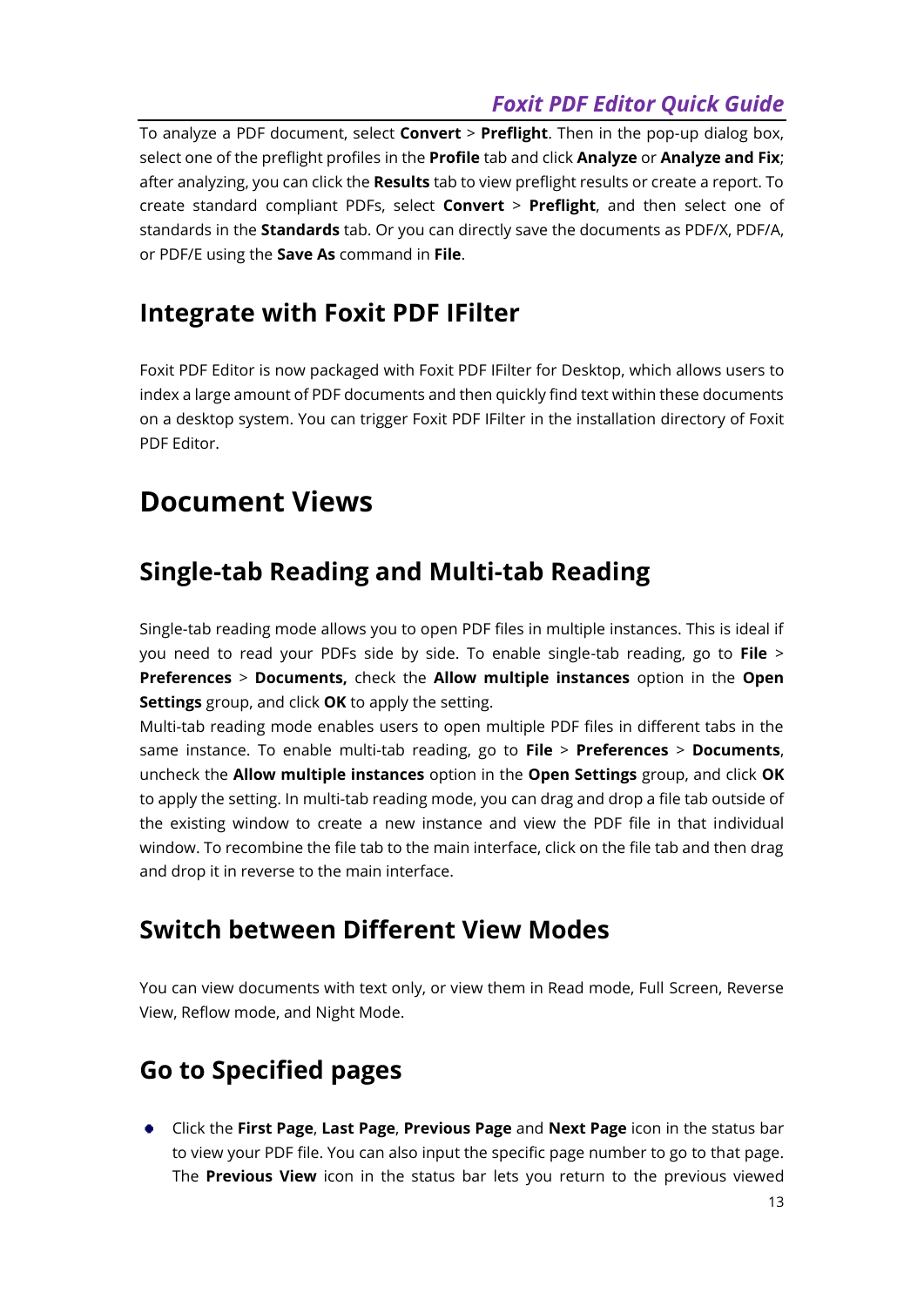instance and **Next View** goes to the next viewed instance.

To jump to a topic using bookmarks, click the **Bookmarks** button  $\vert \hspace{-0.04cm} \vert \hspace{-0.04cm} \vert \hspace{-0.04cm} \vert$  on the left Navigation pane. And then click the bookmark or right-click the bookmark and choose "Go to Bookmark". Click the plus (+) or minus (-) signs to expand or collapse the bookmark contents.



 $\bullet$  To jump to a page with page thumbnails, click the Page Thumbnails button  $\Box$  on the left Navigation pane and click its thumbnail. To move to another location on the current page, drag and move the red box in the thumbnail. To resize a page thumbnail, right-click on the thumbnail and choose "Enlarge Page Thumbnails" or "Reduce Page Thumbnails".

### **Change the way the document is displayed**



Foxit PDF Editor offers a number of different ways to view the pages of a PDF, customized to your preference. Under the **View** tab, you can choose the following page layouts: Single Page, Facing, Continuous, Continuous Facing, Split, and Separate Cover Page.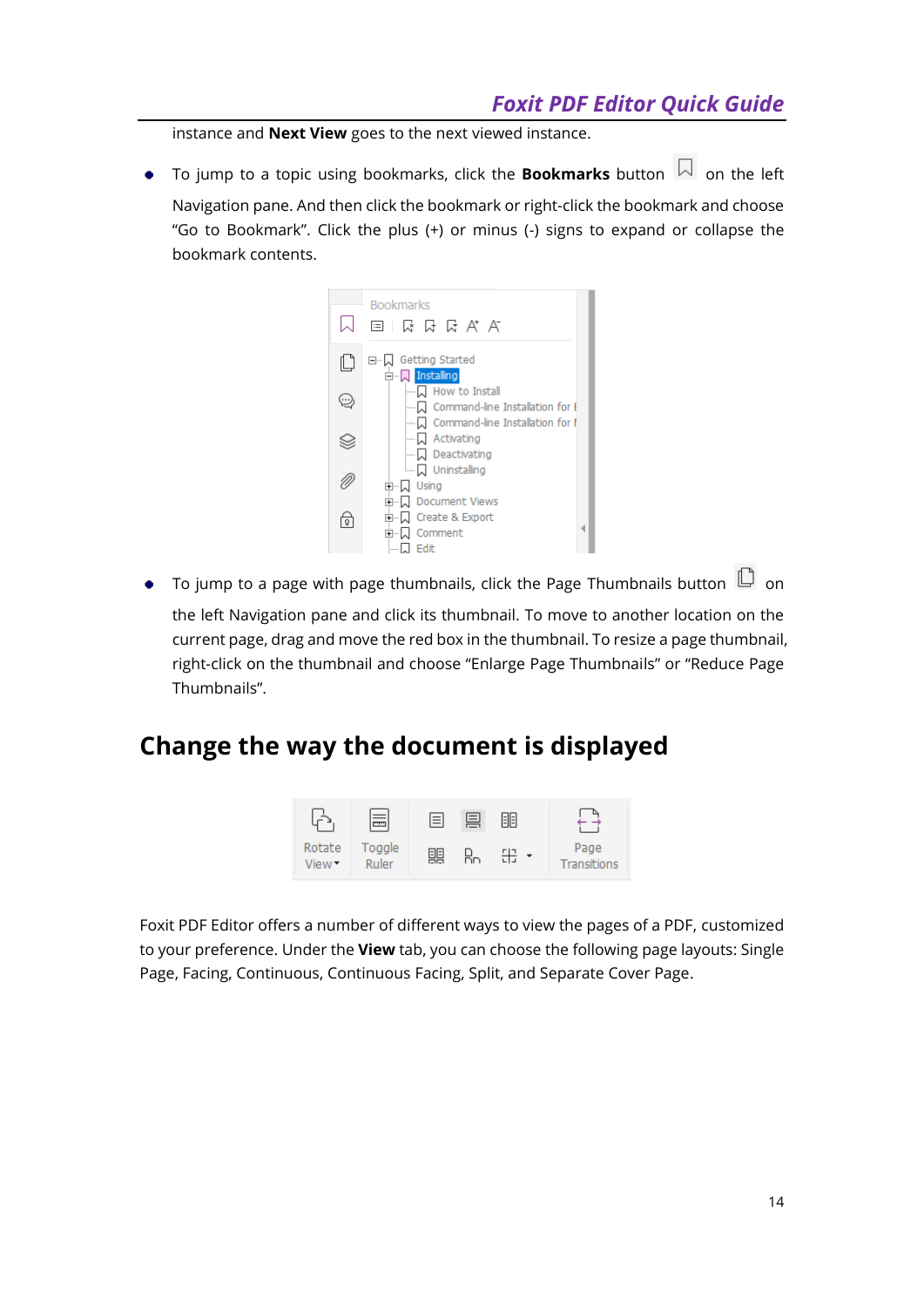## **Adjust the page magnification**



#### *The View Commands*

#### In the **Home** tab:

- 1. Click **Zoom** > **Zoom In**/**Zoom Out** or choose a preset zoom percentage to increase or decrease the magnification of the document.
- 2. Click **Page Fit Option** > **Fit Page** to see an entire page on screen, **Fit Width** to make the page fill the width of the screen, **Fit Visible** to fit only the visible area of the page, and **Actual Size** to return the page to its actual size.
- 3. Click **Rotate View** > **Rotate Right/Left** to rotate the page view clockwise/counterclockwise in 90-degree increments.

In the **View** tab:

- 1. Click **Assistant** > **Marquee** to enlarge an entire page. Click and drag this command to enlarge an area of the page.
- 2. Click **Assistant** > **Loupe** and move it to the location on the page you want to view, and you will see that specific location amplified or diminished in the Loupe command dialog box.
- 3. Click **Assistant** > **Magnifier**, and move around the magnifier to easily magnify areas of the PDF.

## **Read Out Loud**

| Read         |      |                         |
|--------------|------|-------------------------|
| Read         | בח ⊀ | Deactivate Read         |
| 47<br>Rate   |      | ▶   a Read Current Page |
| Volume<br>47 | ∗ ⊪. | Read from Current Page  |
| ৰ শ<br>Pause | 한 것  | Stop                    |

15 Read Out Loud is a Text-to-Speech (TTS) tool. It reads the text in a PDF aloud, including the text in comments and alternate text descriptions for images, tables, and fillable fields. Text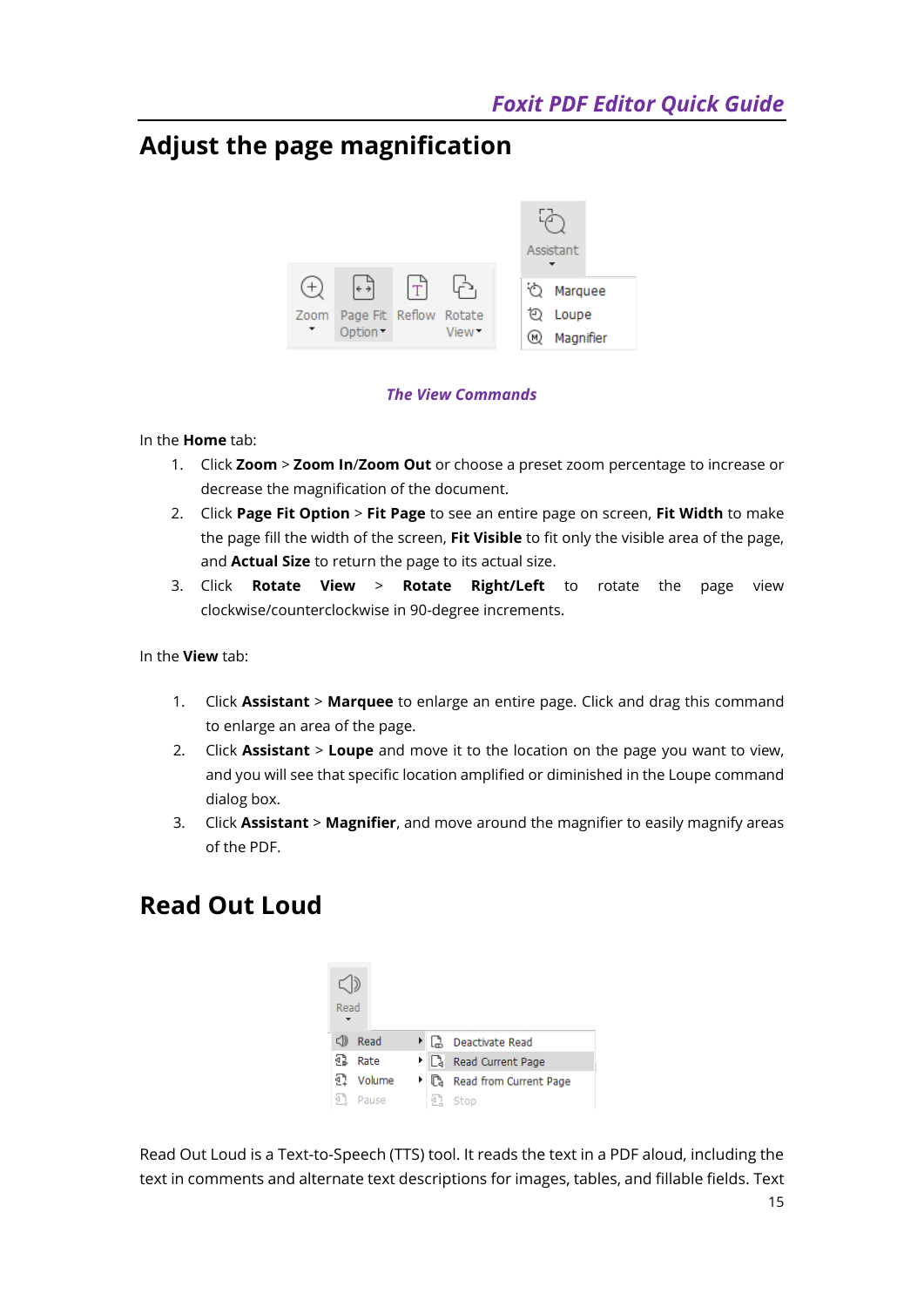is read based on the order of the page content. (*Note: Read Out Loud isn't a screen reader, it may not be available in some operating systems.*)

You need to select **View** > **Read** > **Activate Read** to activate Read Out Loud before using it. Then navigate to the page that you want to read out and choose **View** > **Read** > **Read Current Page** or **Read from Current Page**. While reading, you can interrupt the reading and adjust reading volume and speed as needed.

### **Compare PDF**

The Document Compare feature lets you see the differences between two versions of a PDF, as well as select the type of differences you're looking for to verify that the appropriate changes have been made. The Document Compare feature does not compare comments in the PDF.

Choose **View** > **Compare** to choose files and select comparing options in the Compare PDF Files dialog box.

#### **Work on 3D content in PDFs**

Foxit PDF Editor lets you view, navigate, measure, and comment on 3D content in PDF documents. The Model Tree, the 3D toolbar, and the right-click menu of 3D content can help you work on 3D content easily. You can show/hide parts of a 3D model, set different visual effects, rotate/spin/pan/zoom a 3D model, create and manage 3D views with different settings, add comments/measurements to a part of a 3D model, add a 3D model to a PDF page, and more.

When you open a 3D PDF and enable the 3D model, the 3D toolbar appears above the upper-left corner of the 3D canvas (an area where the 3D model appears). In the lower-left corner of the canvas shows the 3D axes (X-axis, Y-axis, and Z-axis) that indicate the current orientation of the 3D model in the scene. *Note: If the 3D model is not enabled (or activated) after you open the PDF, only a 2D preview image of the 3D model is displayed in the canvas.*

*Tip: For most 3D-related tools and options, you can find them from the context menu after rightclicking the 3D model.*

## **Create & Export**

Foxit PDF Editor gives you almost unlimited options to create PDFs. In the **Convert** tab, you can directly create PDFs from specific files, a blank page, a web page, a scanner, the clipboard, or from ECM systems and cloud services (such as SharePoint and Google Drive). You may also create PDF portfolios, as well as export PDFs to images, MS office, HTML and more.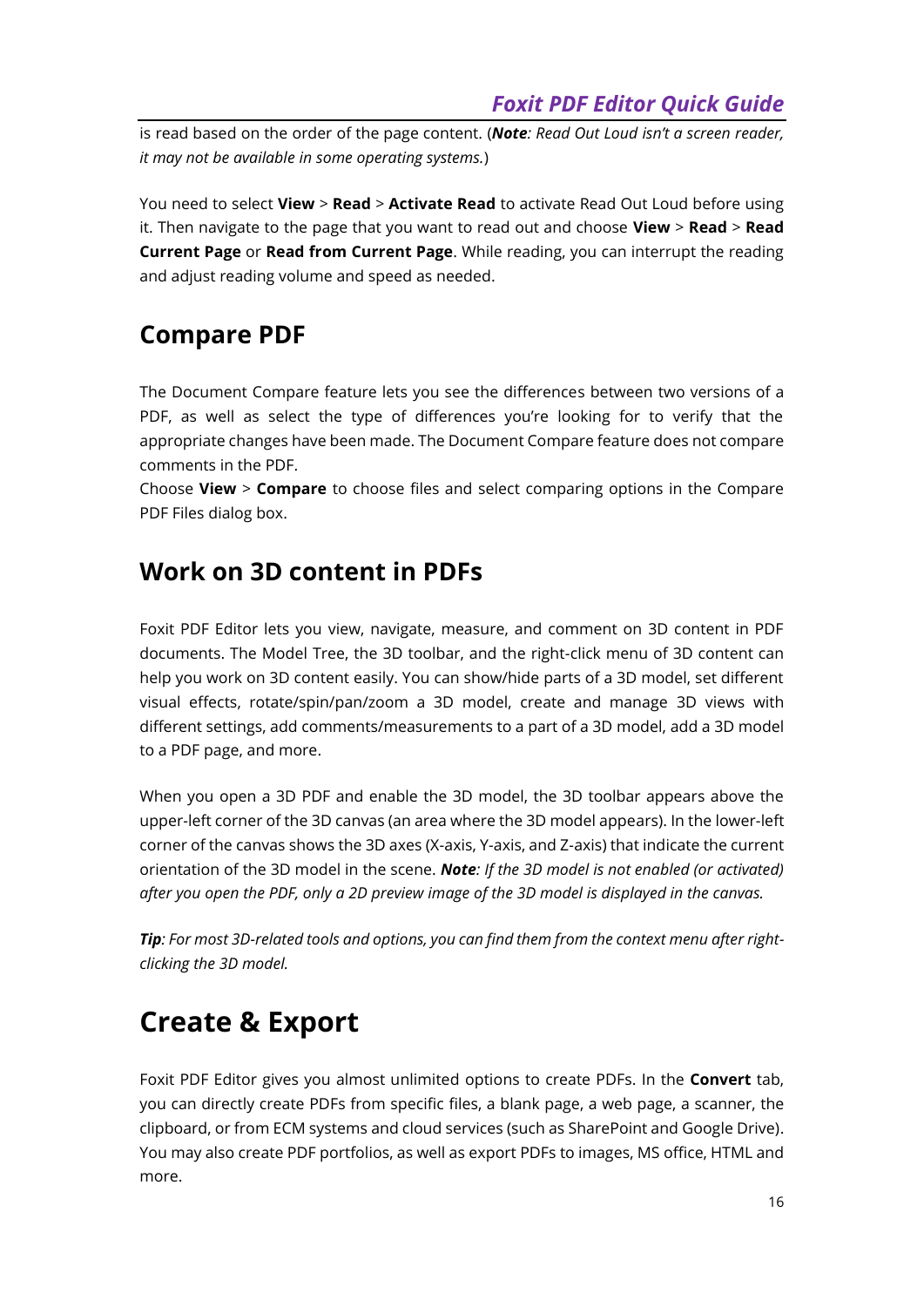|  |  |  |  | From From From From Form PDF Combine—Blank From Export_All To_MS To To To To .             |  |  |  |
|--|--|--|--|--------------------------------------------------------------------------------------------|--|--|--|
|  |  |  |  | Files Scanner Clipboard Web Page T Portfolio Files Template Images Office Image HTML Other |  |  |  |

- ➢ [Create PDF with one-click](#page-16-0)
- ➢ [Create PDF from Microsoft Office](#page-16-1)
- ➢ [Create PDF from Microsoft Visio \(](#page-17-0)*Pro* Only)
- ➢ [Create PDF using the Print command](#page-17-1)
- ➢ Create [PDF using Print to Evernote](#page-17-2)
- ➢ [Create a PDF using Scanner](#page-17-3)
- ➢ [Create a PDF within web browsers](#page-18-0)
- ➢ [Create PDF Portfolios](#page-18-1)
- ➢ [Export PDF all images](#page-18-2)
- <span id="page-16-0"></span>➢ [Export PDF to Image, MS Office, HTML and others](#page-18-3)

#### **Create PDF with one-click**

To create a PDF with one click:

- **•** Drag the document you want to convert onto the Foxit PDF Editor desktop icon  $\boxed{C}$
- 
- ⚫ If Foxit PDF Editor is open, drag and drop the file directly into the application window.
- ⚫ Right click the document icon you want to convert and choose **Convert to PDF in Foxit PDF Editor**.

Foxit PDF Editor also allows you to quickly create PDFs from clipboard/webpages/blank pages/templates, create a PDF form from an existing file, and combine multiple files into a single PDF, with commands in **File** > **Create** or under the **Convert** tab. When creating from webpages, you can choose to convert the entire website or a specified number of levels of the website, and set more options like timeout, hyperlinks, and more.

### <span id="page-16-1"></span>**Create PDF from Microsoft Office**

Foxit PDF Editor enables you to create professional and secure PDF files directly from Microsoft Office applications (Word, Excel, PPT and Outlook). Creating PDFs from Microsoft Word automatically retains bookmarks, links, outlines, and other settings during conversion.

Foxit PDF Editor also allows you to convert personalized email messages, letters, or labels created from Microsoft Word's **Mail Merge** function into PDFs all at once. You can also change the settings to send the PDFs via email attachments to a number of individuals if needed.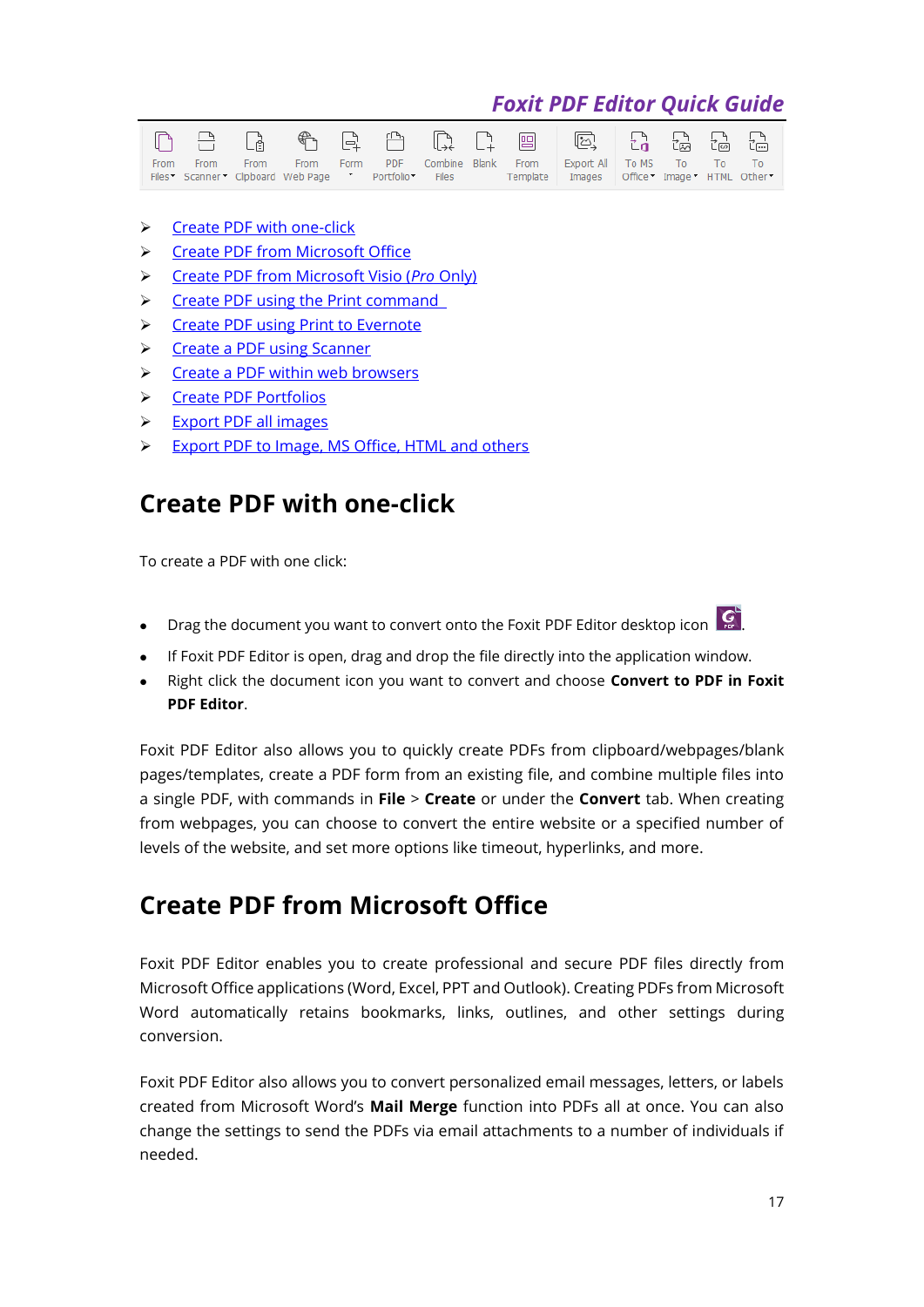## <span id="page-17-0"></span>**Create PDFs in Microsoft Visio (***Pro* **Only)**

The Foxit PDF Creator plugin in Microsoft Visio provides quick and easy PDF creation from Visio files, while preserving the document properties in the created PDFs depending on the conversion settings.

### <span id="page-17-1"></span>**Create PDF using the Print command**

- 1. Open the file.
- 2. Select **File** > **Print** from the main menu**.**
- <span id="page-17-2"></span>3. Select **Foxit PDF Editor Printer** from the Printer list.

### **Create a PDF using Print to Evernote**

Foxit PDF Editor adds a new printer "Print to Evernote" after installation. This feature enables the user to send the PDF file as an attachment to Evernote, as well as the option to create a PDF the same as Foxit's PDF printer does.

To create a PDF using Print to Evernote, see below:

- 1. Install the Evernote application and sign in to an Evernote account.
- 2. Open the file you want to convert to PDF, and choose **File** > **Print** > **Print to Evernote**.

3. Set the print properties and then click **Print**. Name the PDF file and specify the storage location.

<span id="page-17-3"></span>4. You will see that the PDF file is created and attached in Evernote.

### **Create a PDF using Scanner**

Foxit PDF Editor allows you to create a PDF directly from a paper document using your scanner. You can scan a document to PDF directly with custom settings or by using preset preferences that you configured before.

To scan a document to PDF with custom settings, use one of the following options: 1) Choose **File** > **Create** > **From Scanner** > the **From Scanner** button > the **Scan** command, 2) Choose **Convert** > **From Scanner** > **Scan**, or 3) Choose the **Home** tab > **From Scanner** > the **Scan** command.

To scan a paper document to PDF using a configured preset, select a preset to scan documents from 1) **Home** > **From Scanner**, 2) from **File** > **Create** > **From Scanner** > the **From Scanner** button, or 3) from **Convert** > **From Scanner**.

Foxit PDF Editor supports size optimization of scanned PDFs during PDF creation from a scanner, also by choosing **File** > **PDF Optimizer** > **Optimize Scanned PDF** in an existing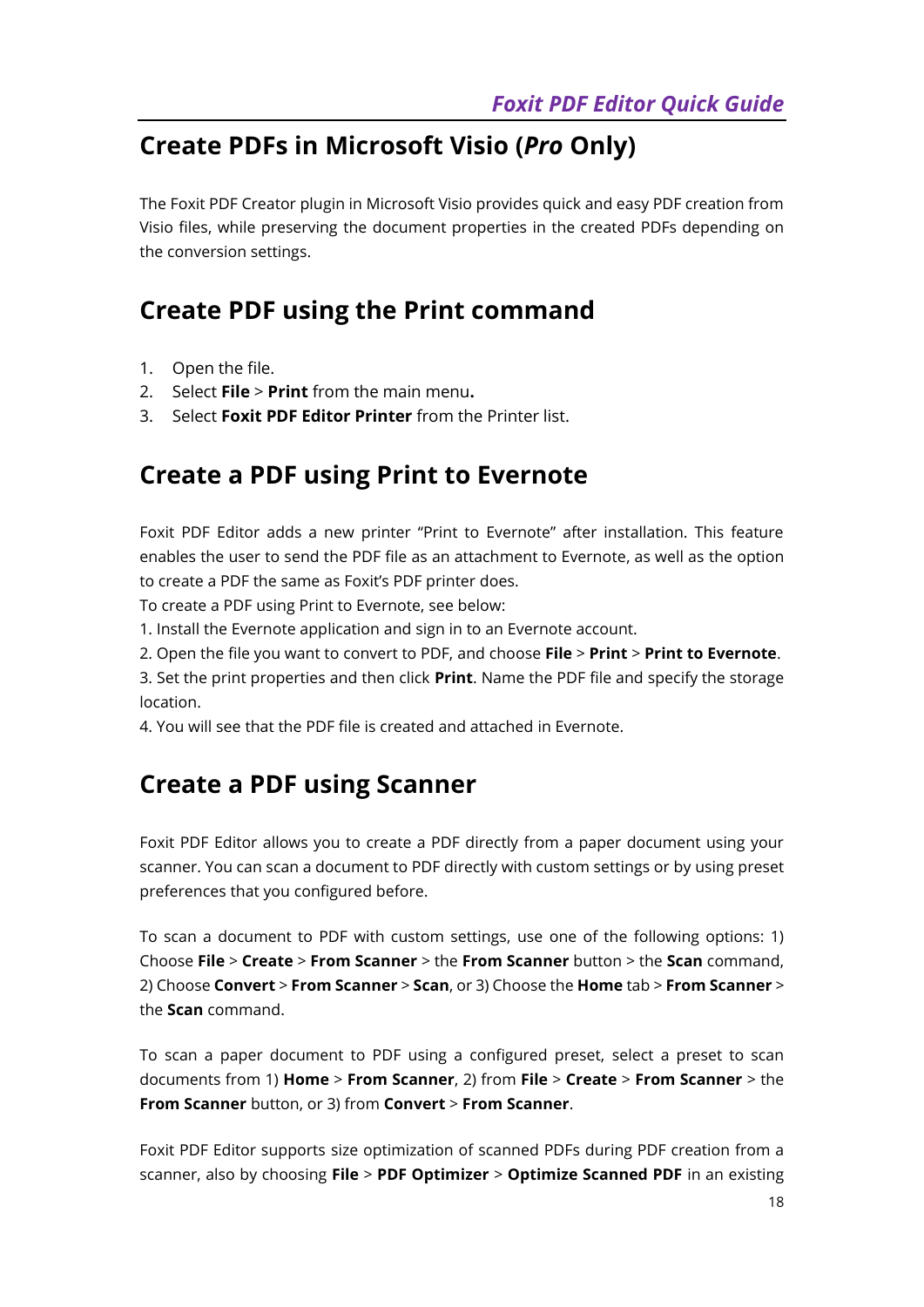<span id="page-18-0"></span>scanned or image-based PDF.

#### **Create a PDF within web browsers**

Foxit PDF Editor allows you to convert webpages to PDFs using the Foxit Convert tools

in the toolbar within Google Chrome, Internet Explorer, and Firefox. You can convert the current webpage to a new PDF or append to an existing PDF, or send the new PDF as an email attachment with one click.

## <span id="page-18-1"></span>**Create PDF Portfolios**

Foxit PDF Editor lets you quickly create a new PDF portfolio with existing files or folders by choosing **Convert** > **PDF Portfolio** > **Create a new PDF Portfolio,** or by creating a blank PDF portfolio and adding files or folders by selecting **Create a blank PDF Portfolio**.

## <span id="page-18-2"></span>**Export all images in the PDFs**

With one click of "Export All Images", Foxit PDF Editor enables you to export all images in your document to separate image files. Please click **Convert** > **Export All Images**. Before you export, you can click the **Settings** button in the pop-up **Save As** dialog box to configure the export settings.

## <span id="page-18-3"></span>**Export PDF to Image, MS Office, HTML and others**

- 1. Click the **Convert** tab.
- 2. Select the **To Image**, **To MS Office**, **To HTML**, or the **To Other** button to convert PDFs to the format desired.
- 3. You can click **Settings** in the **Save As** dialog box to select more advanced options for the conversion, and click **OK**.
- 4. Specify the filename and location, and click **Save** to start conversion.

## <span id="page-18-4"></span>**Comment**

With Foxit PDF Editor, you can add annotations or draw shapes to PDF files as you do to a paper document using the commenting, markup, and drawing commands. When you are done, all comments will be organized automatically, and can then be exported for convenient review.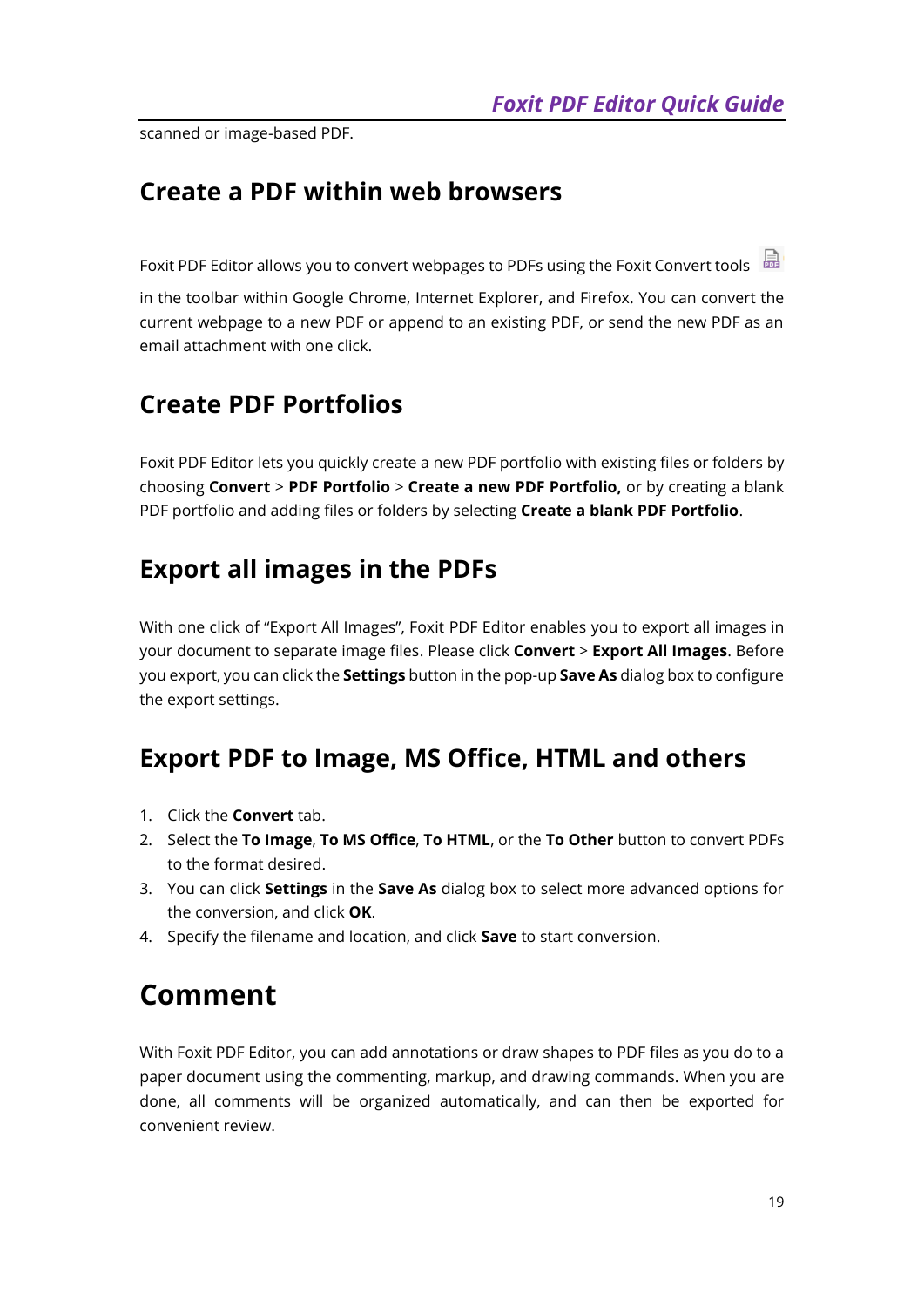|  |  |  | Comment |  |  |  |  |  |  |  |                                                                                                                                                                                                                                              |
|--|--|--|---------|--|--|--|--|--|--|--|----------------------------------------------------------------------------------------------------------------------------------------------------------------------------------------------------------------------------------------------|
|  |  |  |         |  |  |  |  |  |  |  |                                                                                                                                                                                                                                              |
|  |  |  |         |  |  |  |  |  |  |  | Hand Select = = + T Note File Typewriter Textbox Callout Drawing Pencil Eraser Area Search & Measure Stamp Create Summarize Import Export FDF via Manage Keep Tool<br>Highlight Highlight   * * *   Comments   * * Email Comments * Selected |

With the Hand command  $\mathbb O$ , the Select Annotation command  $\mathbb G$  or the corresponding command selected, right-click a comment and you can choose to set properties, set statuses, reply to comments, and more. You can export and import comment data and summarize comments. Moreover, if you make comments in a PDF file which is created from a Microsoft Word document, you can easily export the comments to revise the original Word document by choosing **Comment** > **Export** > **Export to Word**.

#### **See comments and attachments**

Foxit PDF Editor keeps organized listing of all comments and attachments in a PDF for easy reference. These are hidden by default to give you the largest possible view of your PDF document. To make them visible, click the Comments or Attachments buttons on the left Navigation pane.



## **Edit**





You can easily customize your PDFs by using general editing features to add links/bookmarks/cross-references, attach files, add images, play and insert multimedia files, and other PDF editor capabilities including layer editing, Search and Replace, article defining, and PDF optimizing.

20 Foxit PDF Editor also provides advanced features to add objects (text, images, path and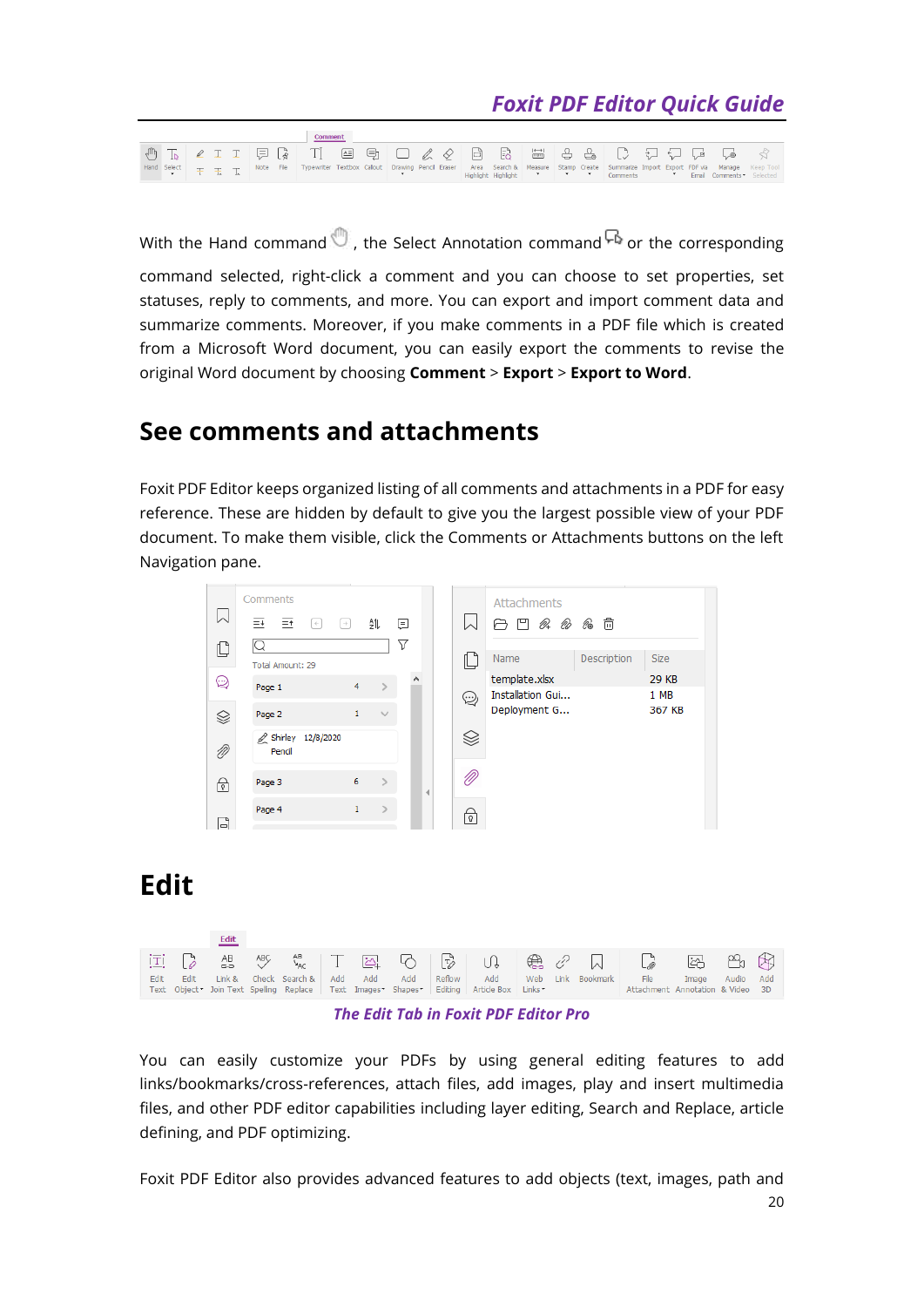shading objects) and edit them, including font settings (font, font size, color, underline, etc.), paragraph settings (justify/align left/center/right, character spacing, character horizontal scale, line spacing), style settings, and objects' splitting and merging.

When you use object editing commands, like the Edit Text command and Edit Object command, you can do more settings in the Format tab in the right panel.

- ⚫ **Adding objects** click **Add Text**, **Add Images**, **Add Shapes** to add objects to the PDFs and change settings if needed.
- **Paragraph editing** click **Edit Text** and select the paragraphs you want to edit, or just right-click the selected text with the **Select Text and Image** command and choose **Edit Text**. In the Format tab, you can choose the text and paragraph style as needed. You can start a new line by pressing "Enter". The text wraps automatically when the text being typed flows to the margin of the paragraph box. Also, the text within the paragraph box can reflow automatically and the paragraph box will then automatically rescale.
- ⚫ **Object editing** click **Edit Object** and select the object you want to edit. You can change the appearances and other properties of the selected object in the Format tab. You may also move, resize, delete, rotate, clip, shear, flip, or arrange the objects you selected.
- ⚫ **Reflow Editing** click the **Reflow Editing** command to edit document content in a continuous mode, like in a word processor.

*Tip: You can do more actions by right-clicking an object with the Edit Object command.*

## **Organize**



#### *The Organize Tab in Foxit PDF Editor Pro*

Foxit PDF Editor enables you to directly organize PDF pages by inserting/deleting pages, moving/extracting pages, splitting documents, merging pages, re-arranging pages, and composing page outlines. To organize pages, choose a desired command from the **Organize** tab or from the page thumbnails' context menu in the **Pages** panel in the navigation pane. Also, you can drag and drop page thumbnails in the **Pages** panel to assemble pages in one document or different documents. You can even drag the page thumbnails to the blank areas to extract the selected page(s) as a new PDF file.

You may also add watermarks, headers, footers, and other page marks to one or more PDFs from the **Organize** tab.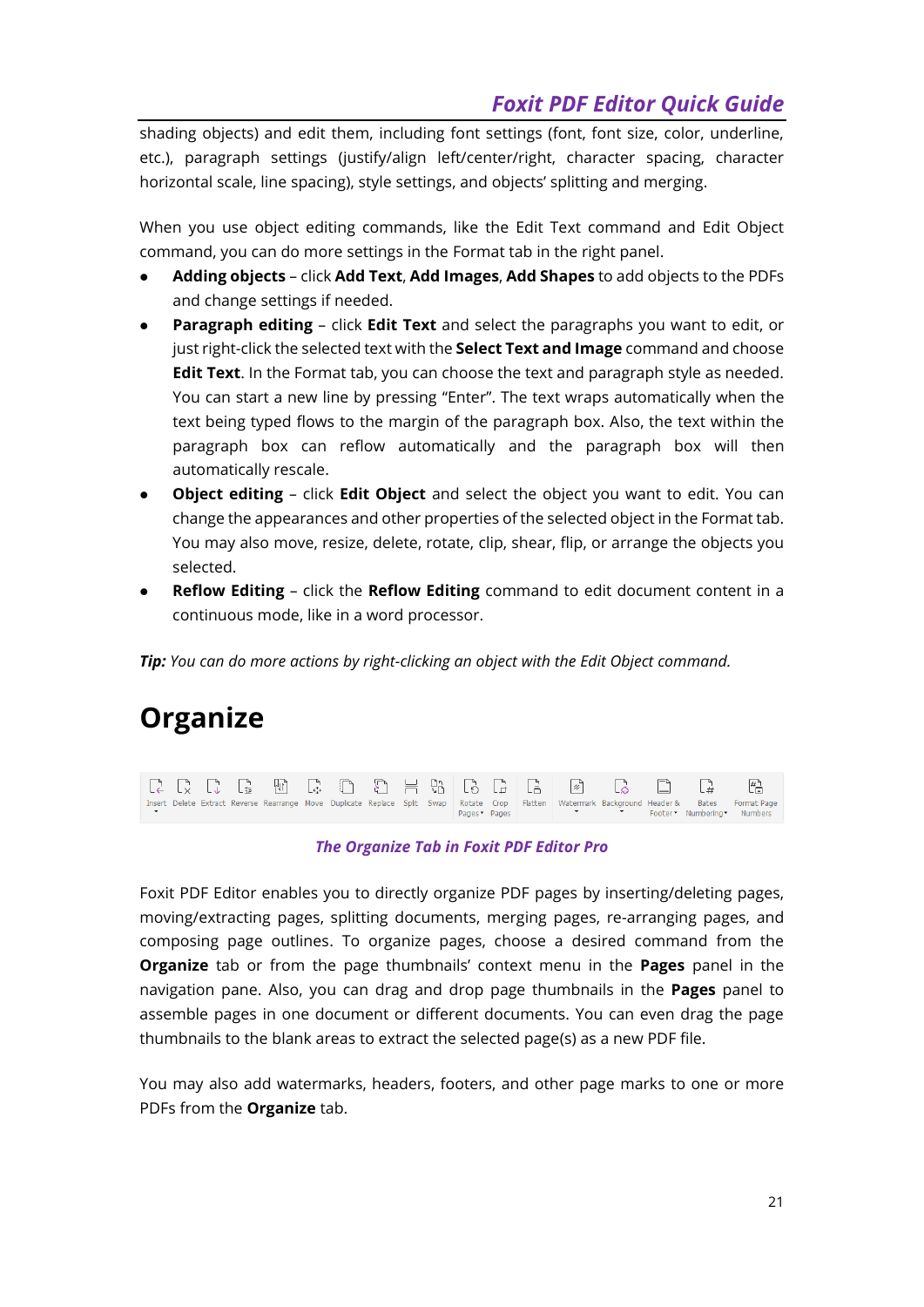## **Forms**

PDF forms streamline the way you receive and submit information. Foxit PDF Editor allows you to fill in, reset, create, save and submit forms, and more.

- ➢ [Fill in PDF forms](#page-21-0)
- ➢ [Comment on forms](#page-21-1)
- ➢ [Work on form data](#page-21-2)
- ➢ [Create and edit forms](#page-22-0)
- ➢ [Form recognition](#page-22-1)
- ➢ [Set calculation order](#page-23-0)
- <span id="page-21-0"></span>➢ [About running](#page-23-1) JavaScript

## **Fill in PDF forms**

Foxit PDF Editor supports *Interactive PDF Form* (Acro Form and [XFA Form\)](http://en.wikipedia.org/wiki/XFA) and *Noninteractive PDF Form.* You can fill in Interactive forms with the Hand command . For noninteractive PDF forms, you can use the tools in the **Foxit eSign** tab to add text or other symbols. When filling non-interactive PDF forms, use the field toolbar or resize handles to adjust the size of the added text or symbols to make them appropriately fit in the form fields.

Foxit PDF Editor supports the **auto-complete feature,** which enables you to fill in PDF forms quickly and easily. It will store the history of your form inputs, and then suggest matches when you fill out other forms in the future. The matches will be displayed in a drop-down list. To enable auto-complete feature, please go to **File** > **Preferences** > **Forms**, and select **Basic** or **Advanced** from the **Auto-Complete** drop-down list. Check the **Remember numerical data** option to store numerical entries as well, otherwise, only text entries will be remembered.

### <span id="page-21-1"></span>**Comment on forms**

You can comment on PDF forms, just like any other PDFs. You can add comments only when the form creator has extended these rights to the users. **See also** [Comment.](#page-18-4)

## <span id="page-21-2"></span>**Work on form data**

Click the **Import** button or **Export** button in the **Form** tab to import/export form data of your PDF file. This is similar to the way of importing and exporting comment data. You can also export form data to append to an existing CSV file or combine multiple PDF forms to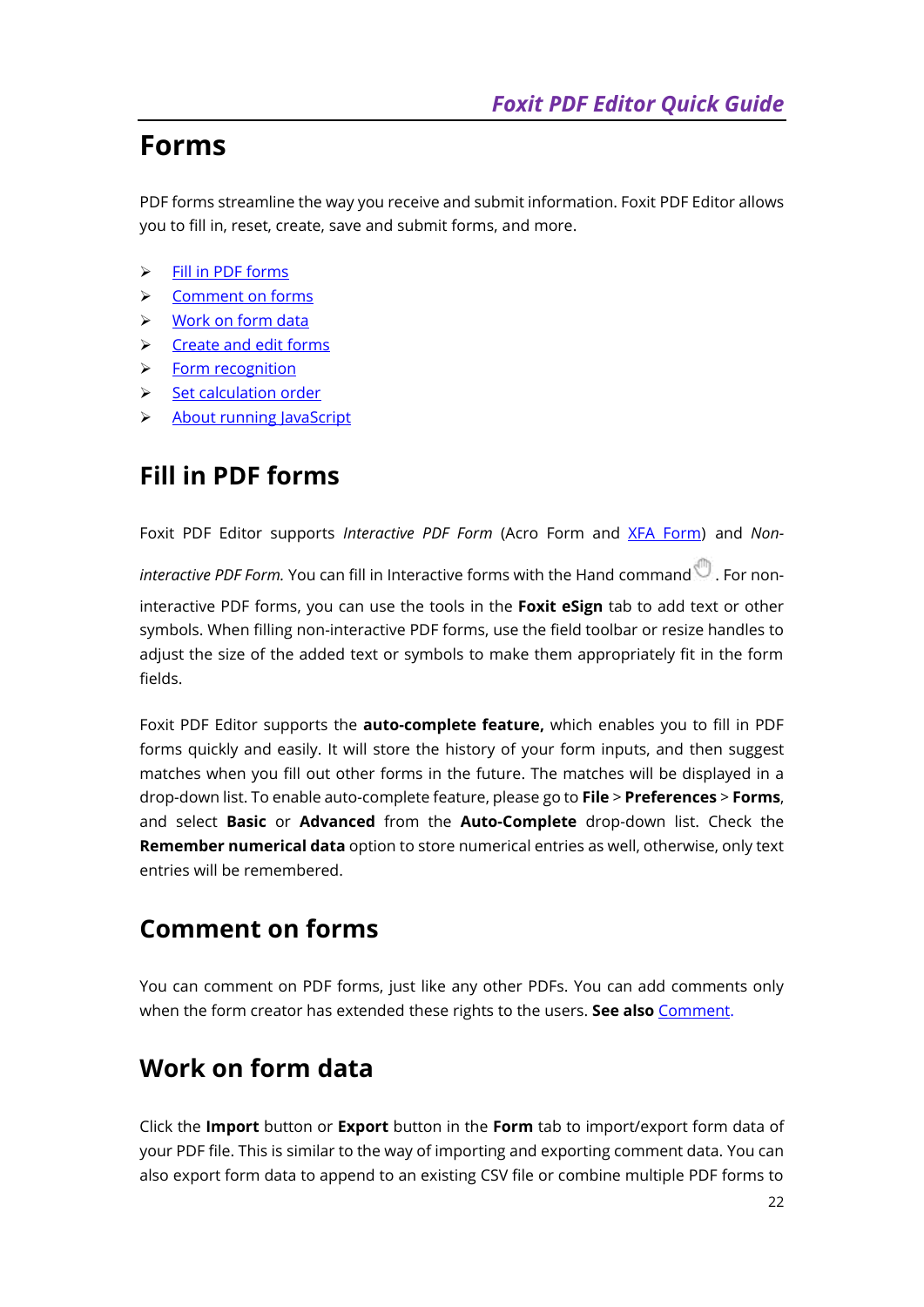a CSV file. However, this function will only work for PDF interactive forms. Foxit PDF Editor provides users with the **Reset Form** command to reset the form. In addition, for PDF forms with Ultraform technology, Foxit PDF Editor enables users to create and display 2D barcode that contains form data.

#### <span id="page-22-0"></span>**Create and edit forms**

|                                                                   | La |  |  |  |                                                                    |                    |  |  | 屆                                        | E.                |
|-------------------------------------------------------------------|----|--|--|--|--------------------------------------------------------------------|--------------------|--|--|------------------------------------------|-------------------|
| Run Form Field Designer 日 目 画 品 曲<br><b>Recognition</b> Assistant |    |  |  |  | <b>Page</b> Edit Static Calculation Add<br>Template XFA Form Order | Tooltip Form sheet |  |  | Reset Form to Import Export   JavaScript | Tool<br>Setting * |

With Foxit PDF Editor, you can create interactive forms. You are able to add push buttons, text fields, check boxes, combo boxes, list boxes, radio buttons, signature fields, image fields, date fields, or barcode fields to create an interactive PDF form and specify their properties. You can also set a PDF page as a page template, which is very useful in designing extensible forms where users can quickly add the page template to a PDF by creating a button with Java scripts. To make a form more accessible, you can click **Add Tooltip** to add tooltips automatically for all form fields which does not have descriptions.

#### <span id="page-22-2"></span>**Creating form fields**

Here take the Push Button as an example. You can create a Push button with the **Push Button** command (the  $\overline{OR}$  icon) in the **Form** tab. You can move, resize, and delete the

Push button by selecting the **Select Annotation** command  $\overline{F}$ . You can set the button properties to determine the button appearance, actions and behaviors, and other form field settings.

> Name: Push Button Label:  $\Box$ Required All Propertie

*Note: For the radio buttons in a group, they should have the same form field name but with different export values. This ensures that the radio buttons toggle and that the correct values will be collected in the database.* 

## <span id="page-22-1"></span>**Form Recognition**

Foxit PDF Editor provides **Semi-Automated PDF Form Design** features for users to easily develop interactive PDF forms. Normally, users need a way to define the form fields directly in their design layout or scanned file. **Run Form Field Recognition** is an important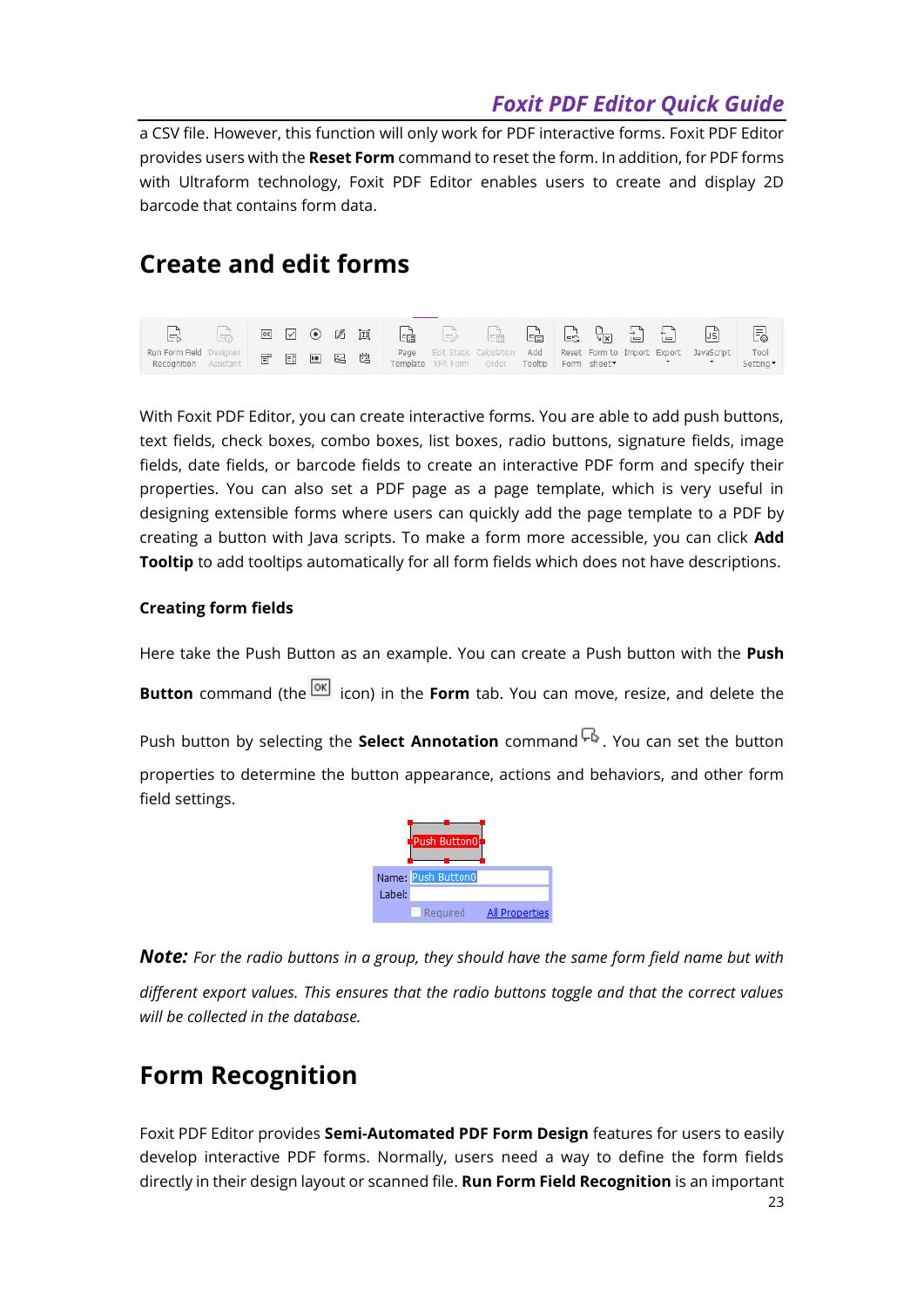command and can save the user's time in creating interactive PDF forms.

#### **1. Run Form Field Recognition**

Open the PDF file in Foxit PDF Editor. Click the **Form** tab and select **Run Form Field Recognition**. Foxit PDF Editor looks for boxes, underlines, and other cues in your file that indicate a place to enter information and changes them into text fields and check boxes. All fillable fields in the document will be recognized and highlighted by default.

*Note: To run form recognition automatically when a PDF is opened in Foxit PDF Editor, please click File > Preferences > Forms, and check the option "Run form recognition when creating PDF in Foxit PDF Editor".*

#### **2. Inspect and correct the form results with Designer Assistant**

Because the recognition process is not always perfect, you'll need to clean up your forms, add missing fields, adjust default font settings, and other general clean up duties to correct any errors. With the **Designer Assistant** and other **Form Field**  commands, you can easily complete all the operations above because the Designer Assistant command can inspect corresponding form fields and change the settings automatically. You can modify the name directly in the pop-up box and click "All Properties" to change the settings. *See also: [Creating form fields.](#page-22-2)*

*Note: Click File > Preferences > Forms, check the option "Open Properties box after creating field".*

### <span id="page-23-0"></span>**Set calculation order**

When you define two or more calculations in a form, the order in which they are carried out is the order in which you set the calculations. If you want to use the results obtained from calculating two form fields to calculate the value of a third form field, the first two form fields must be calculated together first to obtain the correct results. Click the **Calculation Order** button under the **Form** tab.

### <span id="page-23-1"></span>**About running JavaScript**

With Foxit PDF Editor, you can invoke JavaScript code using actions associated with documents, bookmarks, links, and pages. Foxit PDF Editor provides four options: Document JavaScript, Document Action, JavaScript Console, and Edit All JavaScripts. The Document JavaScript lets you create or access document level scripts in Foxit PDF Editor. The Document Action lets you create document-level JavaScript actions that apply to the entire document. The JavaScript Console provides an interactive and convenient interface for testing portions of JavaScript code and experimenting with object properties and methods. The Edit All JavaScripts option allows you to create and edit all JavaScripts (e.g. bookmark JavaScripts, page JavaScripts, etc.) in the JavaScript Editor.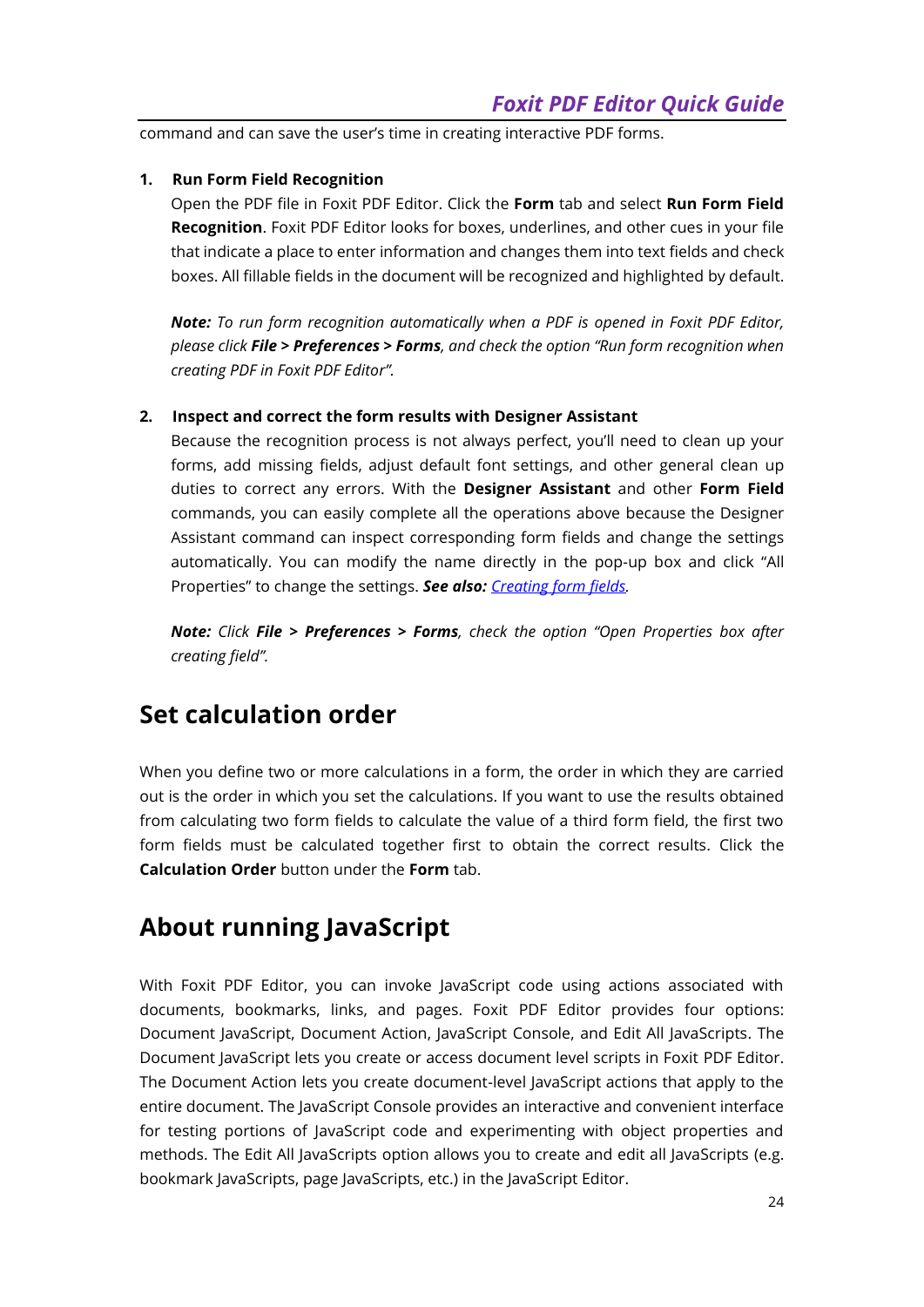

#### **Optional Database connectivity to Windows ODBC**

The Optional Database Connectivity plug-in is a JavaScript object inside Foxit PDF Editor, allowing you to connect to Windows ODBC (Open Database Connectivity) data sources. Also, developers can create document level-scripts to connect to a database for the purposes of inserting new data, updating information, and deleting database entries. Currently, ADBC (Acrobat Database Connectivity) is a Windows only feature and requires Open Database Connectivity (ODBC) provided by Microsoft.

## **OCR**



Optical Character Recognition (OCR) is a software process that enables images of printed text to be translated into machine-readable text. OCR is most commonly used when scanning paper documents to create electronic copies, but can also be performed on existing electronic documents (e.g. PDF or PDF portfolio). With Foxit PDF Editor, you can scan paper documents directly to PDF, and run OCR to make the scanned documents searchable and editable.

OCR Suspects - Foxit PDF Editor can detect the suspected and mark them in OCR results and allows you to edit the recognition results to improve the accuracy of OCR results. Click **Suspect Results** under the **Convert** tab, and select **First Suspect** or **All Suspects** from the pull-down menu. If you select **First Suspect**, the Find OCR Suspects dialog box shows both the original document text and the OCR text. You can edit text in the OCR text box directly if needed. If the highlighted text is incorrectly identified, click **Not Text**. Click **Find Next** to find the next suspect or click **Accept and Find** to accept the suspect and find next. Optionally, if multiple suspects are not text or can be corrected with the same OCR text, you can select **Suspect Results** > **All Suspects** to open the OCR Suspects dialog box, where you can select and correct multiple suspect results at once.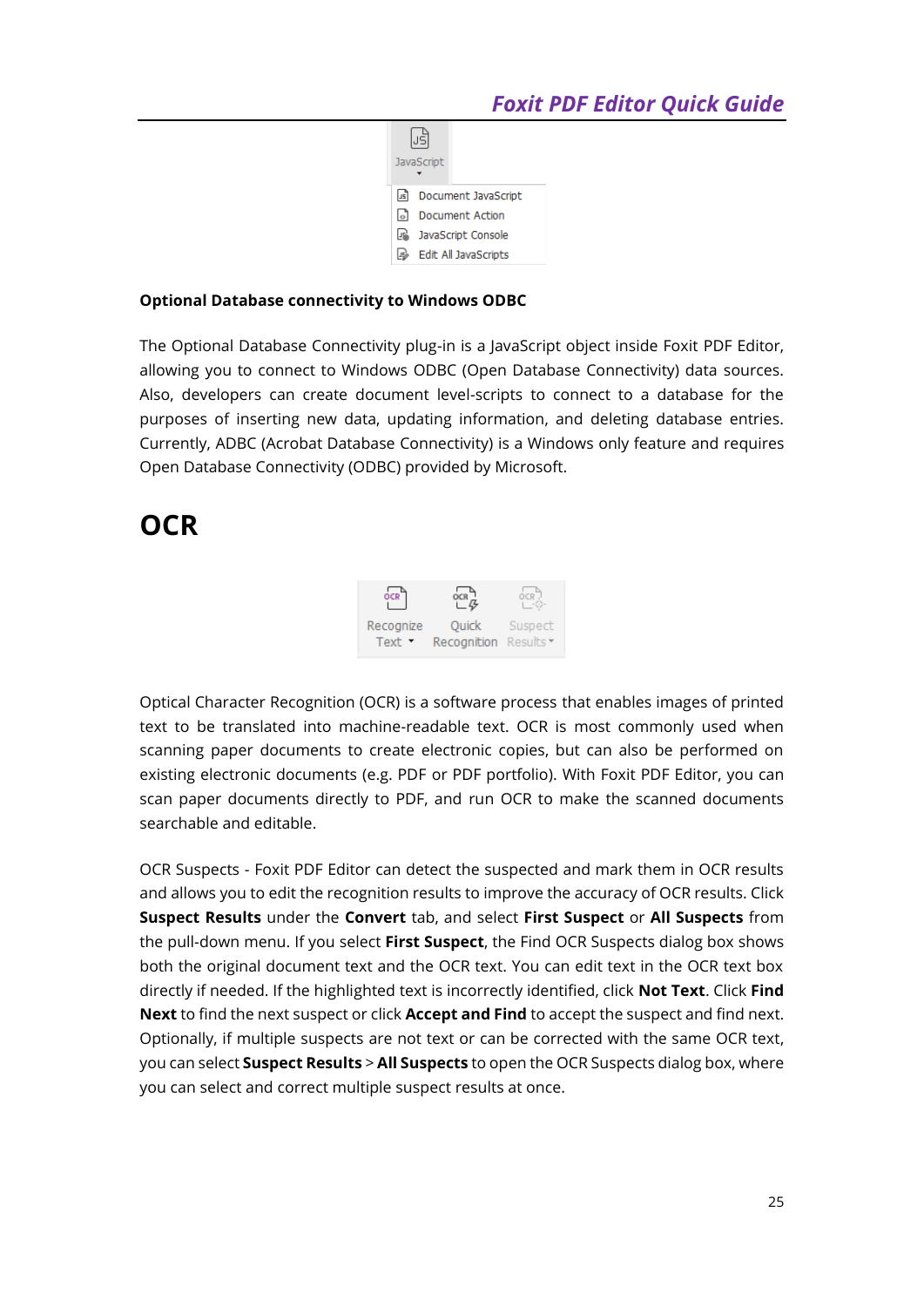|                                                                                                                                                                                                      | <b>OCR Suspects</b>                             | $\times$ |
|------------------------------------------------------------------------------------------------------------------------------------------------------------------------------------------------------|-------------------------------------------------|----------|
| <b>Find OCR Suspects</b><br>$\times$                                                                                                                                                                 | <b>Original Document</b><br><b>OCR text</b>     |          |
| To correct an OCR suspect, click on the highlighted object<br>in the document and type in the new text. After making<br>the correction, click "Accept and Find" to identify the next<br>OCR suspect. | Landscape<br>Landscape                          |          |
| <b>OCR text</b><br>Original Document                                                                                                                                                                 | □ Check All                                     |          |
| Landscape<br>Landscape                                                                                                                                                                               | $\Box$ Page 1<br>- Faitk<br>$\sqsupset$ &<br>ПE |          |
| $\bigcirc$ Search Page<br>Search Document                                                                                                                                                            | <b>Z</b> Landscape<br>$\neg$ Pa<br>$\Box$       |          |
| Not Text                                                                                                                                                                                             | $\Box$ itinf<br>Π#                              |          |
| <b>Find Next</b><br>Accept and Find<br>Close                                                                                                                                                         | Not Text<br>Accept                              |          |

*Tip: Foxit PDF Editor provides the Quick Recognition command under the Home/Convert tab for recognizing all pages of a scanned or image-based PDF with the default or previously set settings in just one click.*

## **Share**

Foxit PDF Editor enables users to send PDFs as attachments to others or to their Evernote/OneNote accounts with one-click. Users can also share a document with others using the **Send for Shared Review** or **Send for Email Review** command to gather feedback/comments from other reviewers. Integration with cloud services or ECM systems like SharePoint, ndOffice, iManage Work, OpenText eDOCS, and Worldox lets users share and manage documents easily within one application.

- ➢ [Review documents](#page-25-0)
- <span id="page-25-0"></span> $\triangleright$  [Integration with ECM systems and cloud services](#page-26-0)

### **Review documents**

**Shared Review** allows document authors to share a document on an internal server. After receiving the invitation from the review initiator, reviewers can annotate PDFs using a full set of commenting commands and publish comments. They will be notified if others add new comments, in which they can reply to these comments. Comments from both the initiator and reviewers will be automatically collected on the internal server, and then synchronized by Foxit PDF Editor on a regular interval.

**Email Review** is useful when reviewers don't have access to a common server or initiators don't need collaborative reviews. In an **Email Review**, the initiator sends PDFs to reviewers as attachments and can view comments only after receiving the commented PDFs back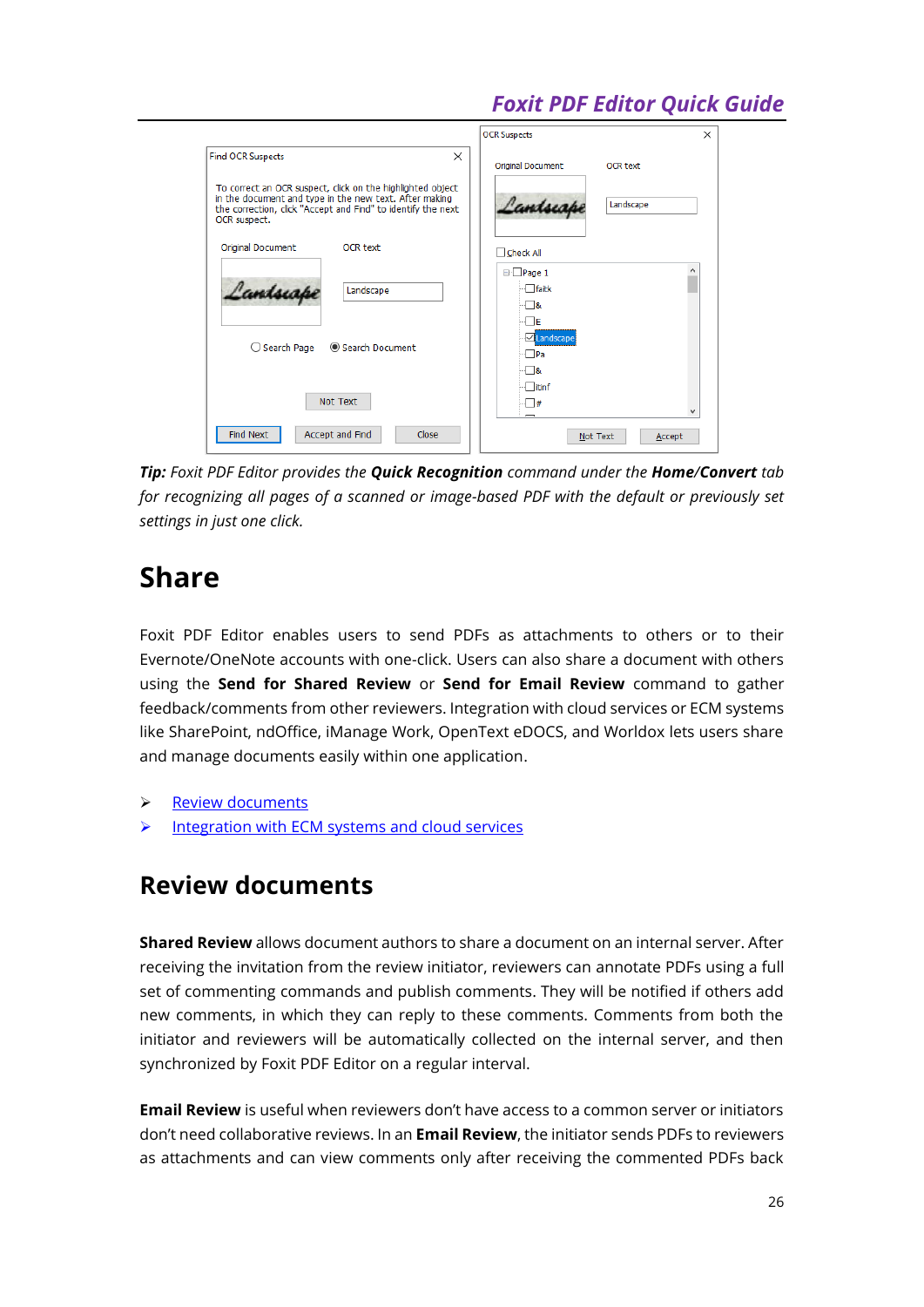from reviewers. Also, the reviewers can only send back the PDFs after adding comments, without access to viewing comments made by others.

To send a PDF for review, please choose **Share** > **Send for Shared Review** or **Send for Email Review**. (*Pro* Only)

The review **Tracker** helps you easily manage document reviews in real time. The tracker shows all the reviews you sent and joined and the detailed review status including review deadlines, reviewers, comments, etc. To open the **Tracker** and track all of your reviews, choose **Share** > **Tracker**. If you are involved in a large number of reviews, you can create new folders and categorize your reviews by sending reviews to the created folders as needed. If you are the review initiator in a Shared Review, you can change the deadline, end the review and start a new review with the same reviewers.

If you are collecting comments for a PDF file under shared review or email review which is created from a Microsoft Word document, you can easily export the comments to revise the original Word document by choosing **Comment** > **Export** > **Export to Word**.

## <span id="page-26-0"></span>**Integration with ECM systems and cloud services**

Integration with ECM systems (including eDOCS DM, SharePoint, Documentum, ndOffice, iManage Work, Enterprise Connect, Worldox, ShareFile, Epona DMSforLegal, Alfresco, and iManage 10) and cloud services (including OneDrive for Personal or Business, Google Drive, Dropbox, Box, and Egnyte) lets users share and manage documents easily within one application. You can open and save files in the cloud services or ECM systems from **File** > **Open**/**Save As** > **Add a place**, or from the buttons in the **Share** tab.

## **Secure & Sign**



*The Protect Tab in Foxit PDF Editor Pro*

Foxit PDF Editor offers powerful protection for PDF content. You can encrypt and secure PDF files to prevent unauthorized access, restrict sensitive operations, apply digital signature, and more. To view the security in a file, select **File** > **Properties > Security**, or click **Protect** > **Secure Document** > **Security Properties**.

- ➢ [Password Protect & Certificate Protect](#page-27-0)
- ➢ AIP Protect [\(Available in](#page-27-1) *Pro* Only)
- ➢ [About signatures](#page-32-0)
- ➢ [Redaction \(Available in](#page-35-0) *Pro* Only)
- ➢ [Remove hidden information](#page-35-1)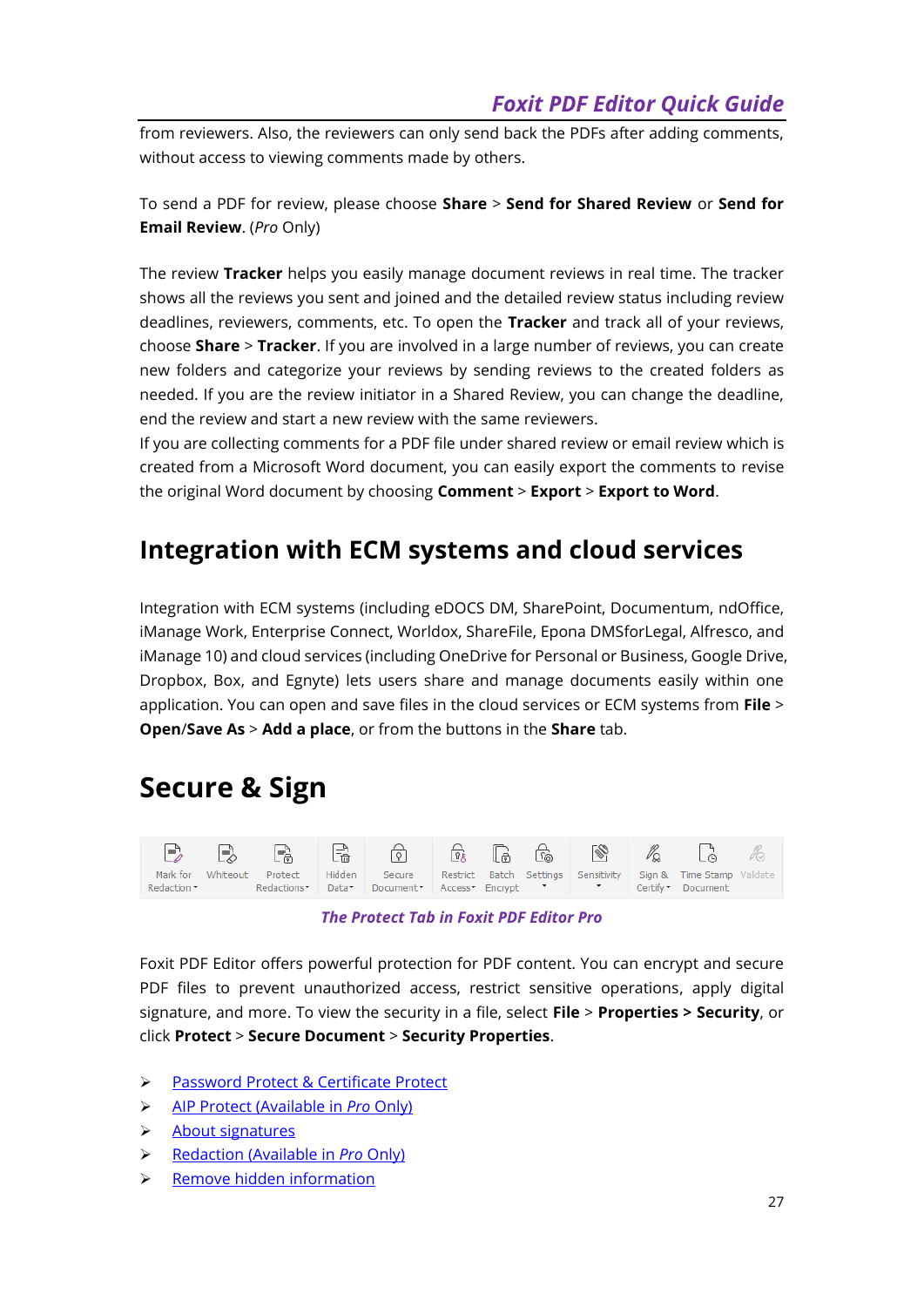<span id="page-27-0"></span>➢ [Generate redacted and AIP-protected PDFs](#page-35-2) (Available in *Pro* Only)

### **Password Protect & Certificate Protect**

In Foxit PDF Editor, you can add password protection, certificate protection, and security restrictions to a PDF or PDF portfolio, limiting who can open the file, can copy, edit or print the file, etc.

**Password Protect:** Passwords allow you to limit access and restrict certain features, such as printing, copying, and editing.

- **Open password:** Users must enter the correct password to open the document.
- **Permission password:** Lock specific functionality when a user opens your file. For example, you can prevent recipients from modifying or printing your document.

**Certificate Protect:** The advantage of securing documents with certificates is that authors can specify unique permissions for each person. For example, authors can permit a person to fill in forms and comment in documents, as well as permit another person to edit text or delete pages.

#### **Set security polices**

If you often apply the same security settings to multiple PDFs, you can save your settings as a policy that you can apply to other PDFs. Security policies include the security method, encryption password, permission settings, and other security settings. To manage this, click **Protect** > **Secure Document** > **Security Policies**.

### <span id="page-27-1"></span>**AIP Protect (Available in** *Pro* **Only)**

Foxit PDF Editor AIP Protect feature provides seamless integration with Microsoft's Windows Rights Management Services to protect PDF documents and manage policy templates. If you are authorized you can use Foxit PDF Editor to open an AIP-Protected document to improve information security and meet compliance requirements. Once installed, Foxit PDF Editor will extend all Microsoft AIP services to all PDF files.

#### **AIP encryption**

#### 1. Click **Protect** > **Restrict Access**.

2. Choose the template to add AIP encryption. You can also create custom templates. See [Template Creation.](#page-29-0)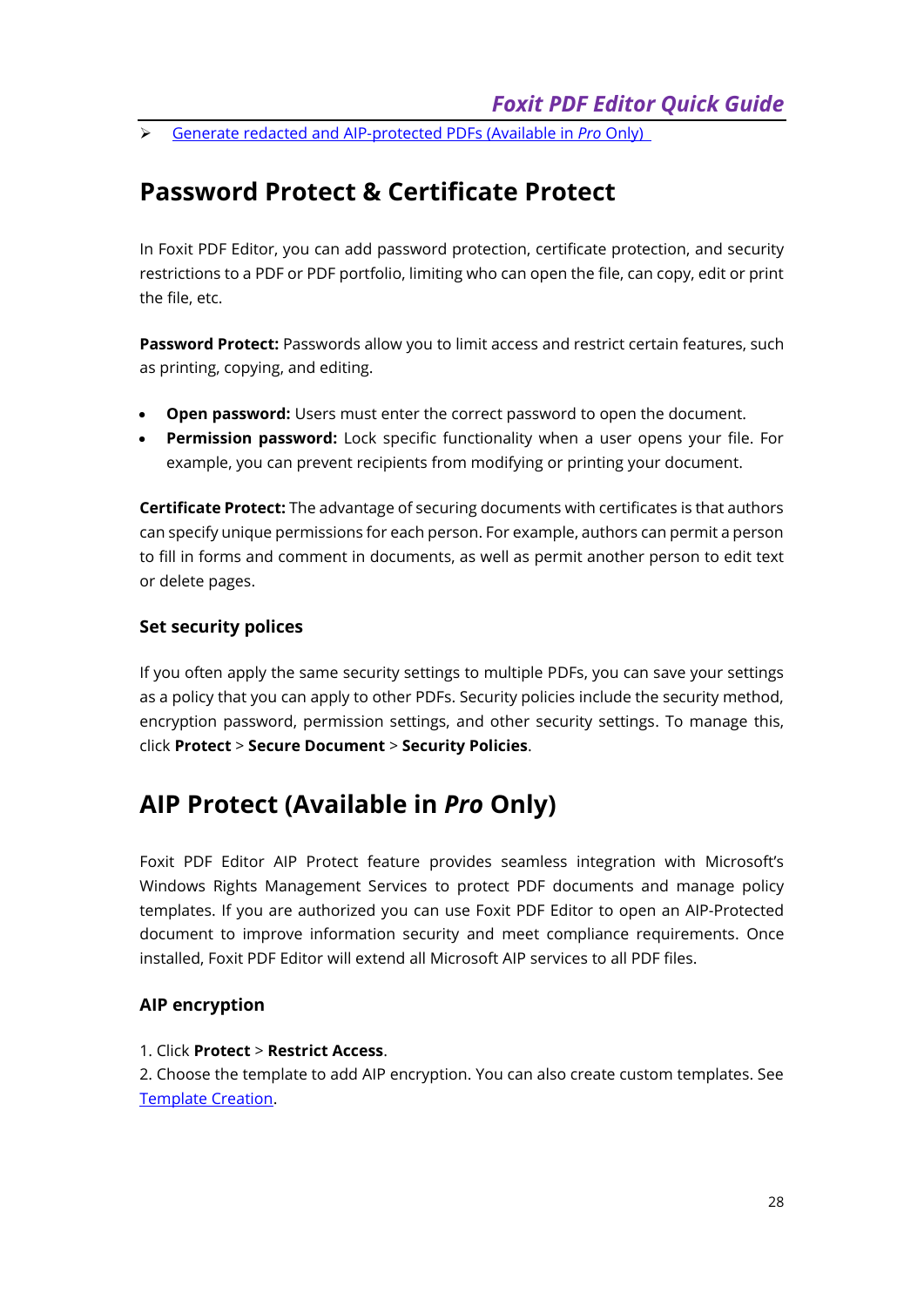

3. If you do not want to use templates, please click **Restricted Access**.

- Type your account name and password when you login to the AIP server for the first time.
- Click the icon **the Read...** to add users who you want to authorize for reading permissions. (If you have an Outlook Email Client, the contact list of Outlook will pop up when you click the icon **2.** Read... Then you can go on to the [More Options](#page-28-0) step.)

| Permission   |                                                                                                                                                                                                                      |
|--------------|----------------------------------------------------------------------------------------------------------------------------------------------------------------------------------------------------------------------|
|              | V Restrict permission to this document                                                                                                                                                                               |
|              | Enter the e-mail addresses of users in the Read and Change boxes (example:<br>'someone@example.com'). Separate names with a semicolon(;). To select<br>names from the Address book, click the Read or Change button. |
| A Read       |                                                                                                                                                                                                                      |
|              | Users with Read permission can read this document,<br>but cannot change, print or copy content.                                                                                                                      |
|              |                                                                                                                                                                                                                      |
| Change       |                                                                                                                                                                                                                      |
|              | Users with Change permission can read, edit, copy<br>content from, and save changes to this document,<br>but cannot print content.                                                                                   |
| More Options |                                                                                                                                                                                                                      |
|              | OK<br>Cancel                                                                                                                                                                                                         |

<span id="page-28-0"></span> (Optional) Click **More Options** in the Permission dialog box. The users you selected now will be shown on the text box. You can also add or delete users as needed here. Specify the permissions as needed and click **OK**.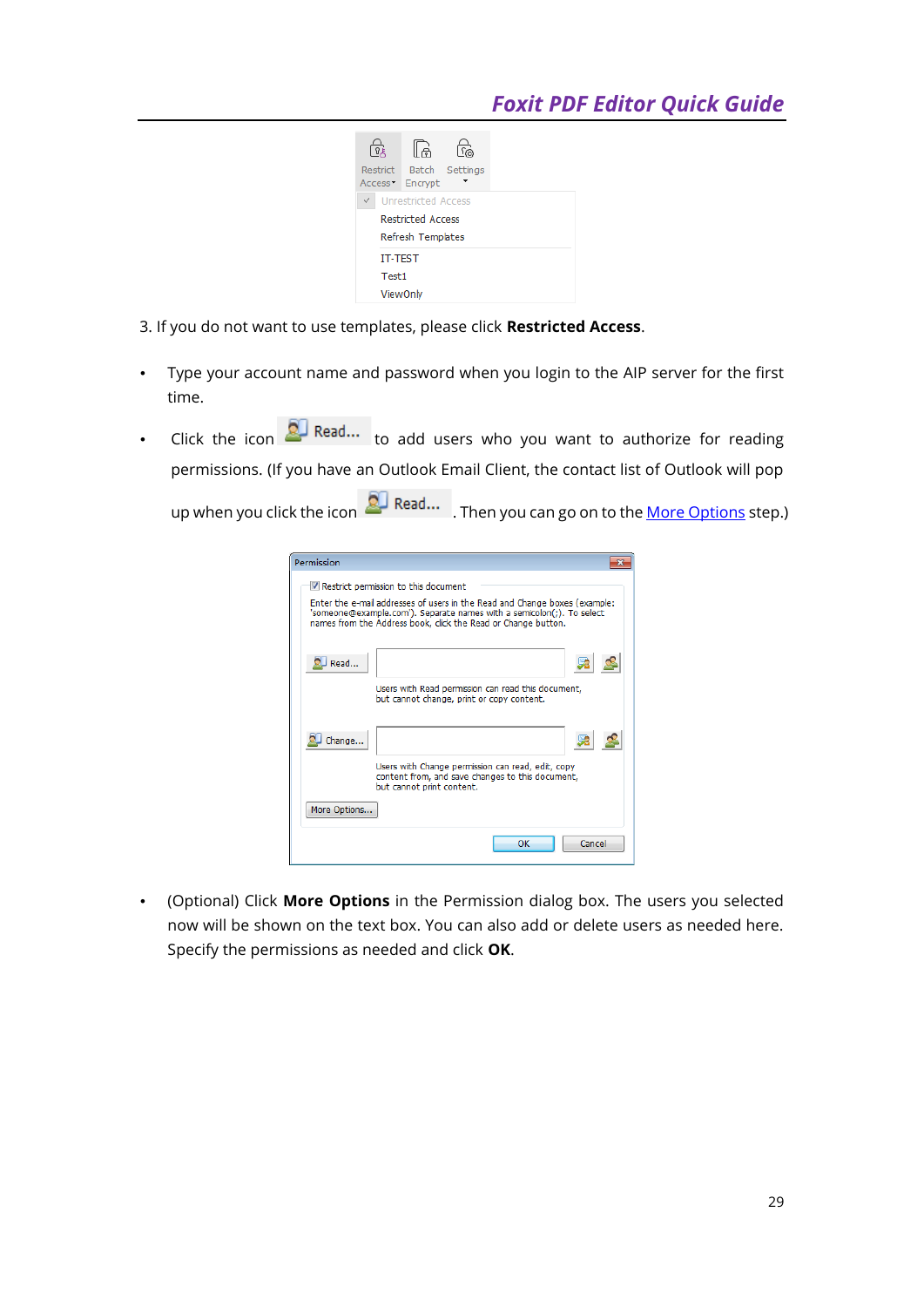| <b>Electronicro Full Control</b><br>user1@.<br>This document expires on:<br>5/25/2016 ■▼<br>11:31<br>Print content<br>Allow users with read access to copy content<br>Allow users with read access to comment and fill form fields<br>Access content programmatically<br>Extended policy<br><b>Additional settings:</b><br>User can request additional permissions from:<br>nmicrosoft.com<br>mailto:user1@i.<br>Require a connection to verify a user's permission |                                   | <b>Access Level</b> | Add    |
|---------------------------------------------------------------------------------------------------------------------------------------------------------------------------------------------------------------------------------------------------------------------------------------------------------------------------------------------------------------------------------------------------------------------------------------------------------------------|-----------------------------------|---------------------|--------|
|                                                                                                                                                                                                                                                                                                                                                                                                                                                                     |                                   |                     | Remove |
|                                                                                                                                                                                                                                                                                                                                                                                                                                                                     | Additional permissions for users: |                     |        |
|                                                                                                                                                                                                                                                                                                                                                                                                                                                                     |                                   |                     |        |
|                                                                                                                                                                                                                                                                                                                                                                                                                                                                     |                                   |                     |        |
|                                                                                                                                                                                                                                                                                                                                                                                                                                                                     |                                   |                     |        |
|                                                                                                                                                                                                                                                                                                                                                                                                                                                                     |                                   |                     |        |
|                                                                                                                                                                                                                                                                                                                                                                                                                                                                     |                                   |                     |        |
|                                                                                                                                                                                                                                                                                                                                                                                                                                                                     |                                   |                     |        |
|                                                                                                                                                                                                                                                                                                                                                                                                                                                                     |                                   |                     |        |
|                                                                                                                                                                                                                                                                                                                                                                                                                                                                     |                                   |                     |        |
|                                                                                                                                                                                                                                                                                                                                                                                                                                                                     |                                   |                     |        |
| Security Watermark:                                                                                                                                                                                                                                                                                                                                                                                                                                                 |                                   |                     |        |
| Watermark Template<br>Select                                                                                                                                                                                                                                                                                                                                                                                                                                        |                                   |                     |        |

 Click **OK** and save the changes. The document will be protected by the permissions you just set.

*Note: Foxit PDF Editor also supports Microsoft IRM Protection Version 2, which allows PDF documents to be encrypted to PPDF format. The encryption policy of Microsoft IRM Protection Version 2 does not include dynamic watermark, extended policy, and dynamic revocation.*

#### **Batch protect PDFs with AIP**

To apply AIP encryption to multiple PDF files at the same time, please choose **Batch Encrypt** in the **Protect** tab. After selecting the files you want to encrypt and specifying the desired options for the output, choose a template to apply the AIP encryption to the selected files.

#### <span id="page-29-0"></span>**Template creation and editing**

To create a custom template, please see the following steps:

#### 1. Choose **Protect** > **Settings** > **Custom Templates**.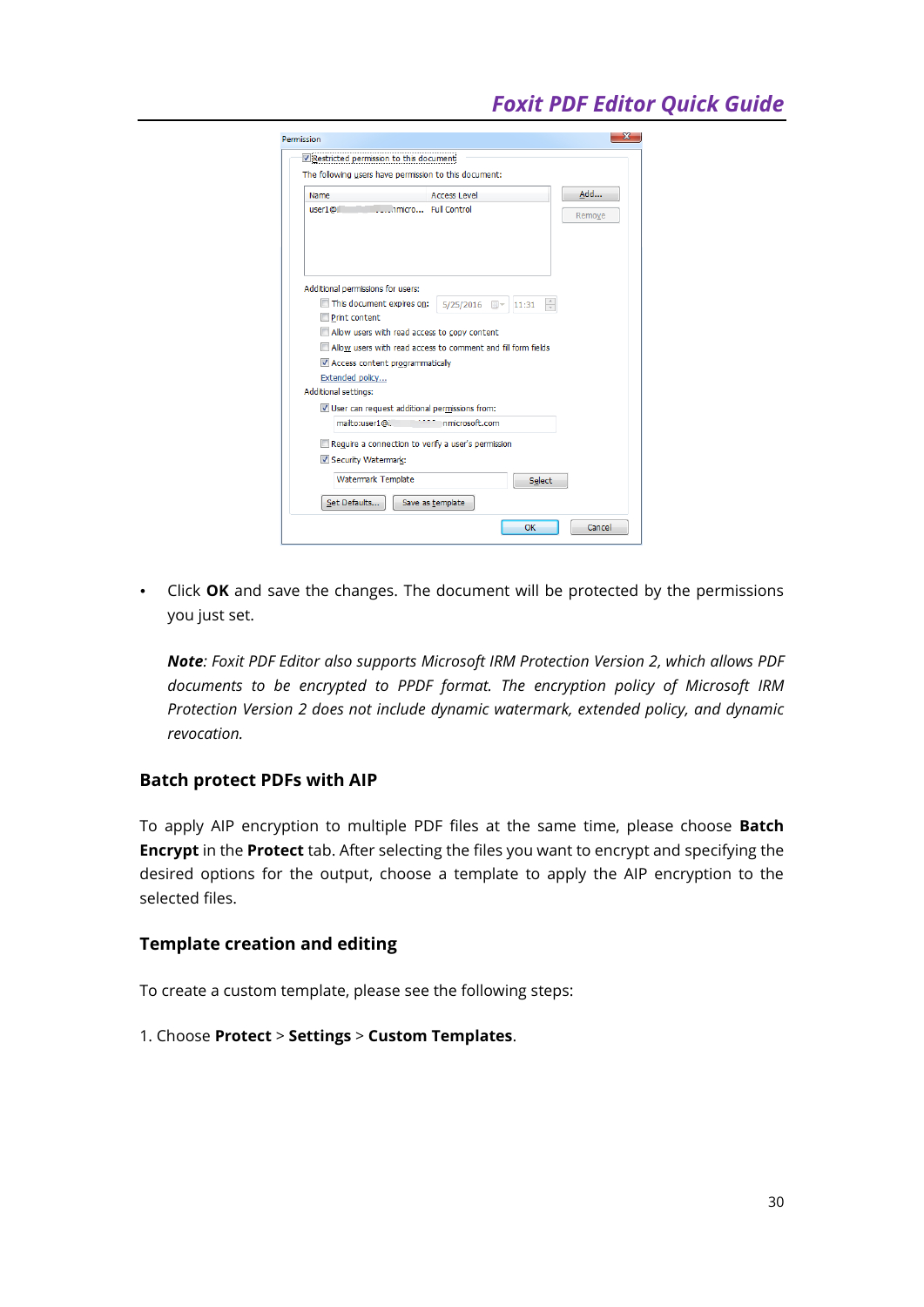| Template List        |             |  |
|----------------------|-------------|--|
| <b>Template Name</b> | Description |  |
|                      |             |  |
|                      |             |  |
|                      |             |  |
|                      |             |  |

2. Click **Create** to open the **Create Custom Rights Policy Template** dialog box. (If you want to edit the existing template, please click **Edit**.) Set the custom permission settings in the four steps during template creation.

| Create Custom Rights Policy Template                                               |                                                                                                                                                                                                                   |      |                  | X      |  |
|------------------------------------------------------------------------------------|-------------------------------------------------------------------------------------------------------------------------------------------------------------------------------------------------------------------|------|------------------|--------|--|
|                                                                                    | <b>Add Template Identification Information</b>                                                                                                                                                                    |      |                  |        |  |
| 1.Add Template Identification<br>2.Add User Rights<br>3. Specify Expiration Policy | Rights policy templates can support clients with different languages. Configure<br>this template's identification information for each language supported on your<br>client computers.<br>Template Identification |      |                  |        |  |
| 4. Specify Extended Policy                                                         | Language                                                                                                                                                                                                          | Name | Description      |        |  |
|                                                                                    | Add                                                                                                                                                                                                               | Edit | Remove           |        |  |
|                                                                                    |                                                                                                                                                                                                                   |      | $<$ Back<br>Next | Cancel |  |

To create a security watermark in the fourth step (Specify Extended Policy), please refer to **[Security Watermark.](#page-30-0)** 

#### <span id="page-30-0"></span>**Security Watermark**

#### **Creating a profile**

Before adding a watermark, you should create a profile first. You can only choose a profile and not a specific watermark to add when applying to a PDF in the same profile.

Choose **Protect** > **Settings** > **Security Watermark**. $\bullet$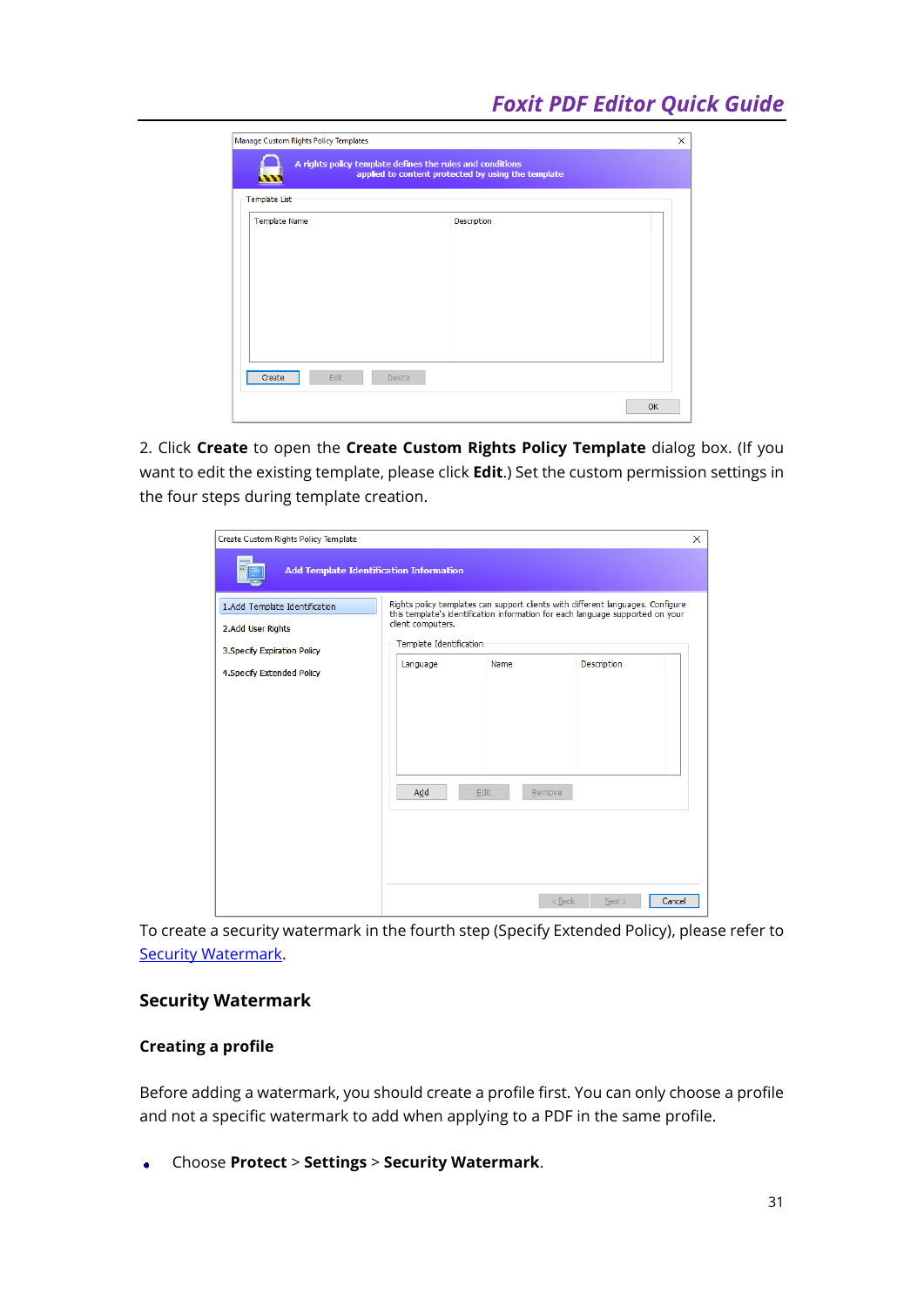- Click **New Profile** to create a profile and name it.
- Fill in the watermark's content in the text box and set the font, size, color, underline, and alignment.

*Note: you can only set text as watermarks.*

- Choose the Dynamic Text. When any PDF reader opens the file, the watermark will show the current document information dynamically. You can use multiple dynamic texts at the same time.
- Set the appearance by choosing the rotation degree and the opacity. You also have the option to make the scale relative to the target page.
- Set the vertical and horizontal distance between the target page and the watermark.
- Choose the page range to apply the watermark. You can select the different page range options by selecting from the subset list.
- Preview the watermark in the right pane.
- Click **OK** to finish.

#### **Foxit Configuration Tool**

Foxit PDF Editor AIP Protect feature provides a handy configuration tool for administrators to better modify the protection settings on an AIP server. Administrators can directly enable/disable each tool, edit the extended policy of official templates, dynamically revoke permissions, audit logs, set valid network printers, and customize wrapper files.



#### **Classify and protect PDFs with labels in AIP**

With Foxit PDF Editor, you can classify and protect documents with sensitivity labels configured by the administrator in your organization. To do this, open your document and choose **Protect** > **Sensitivity**, and then select a label to apply to the document.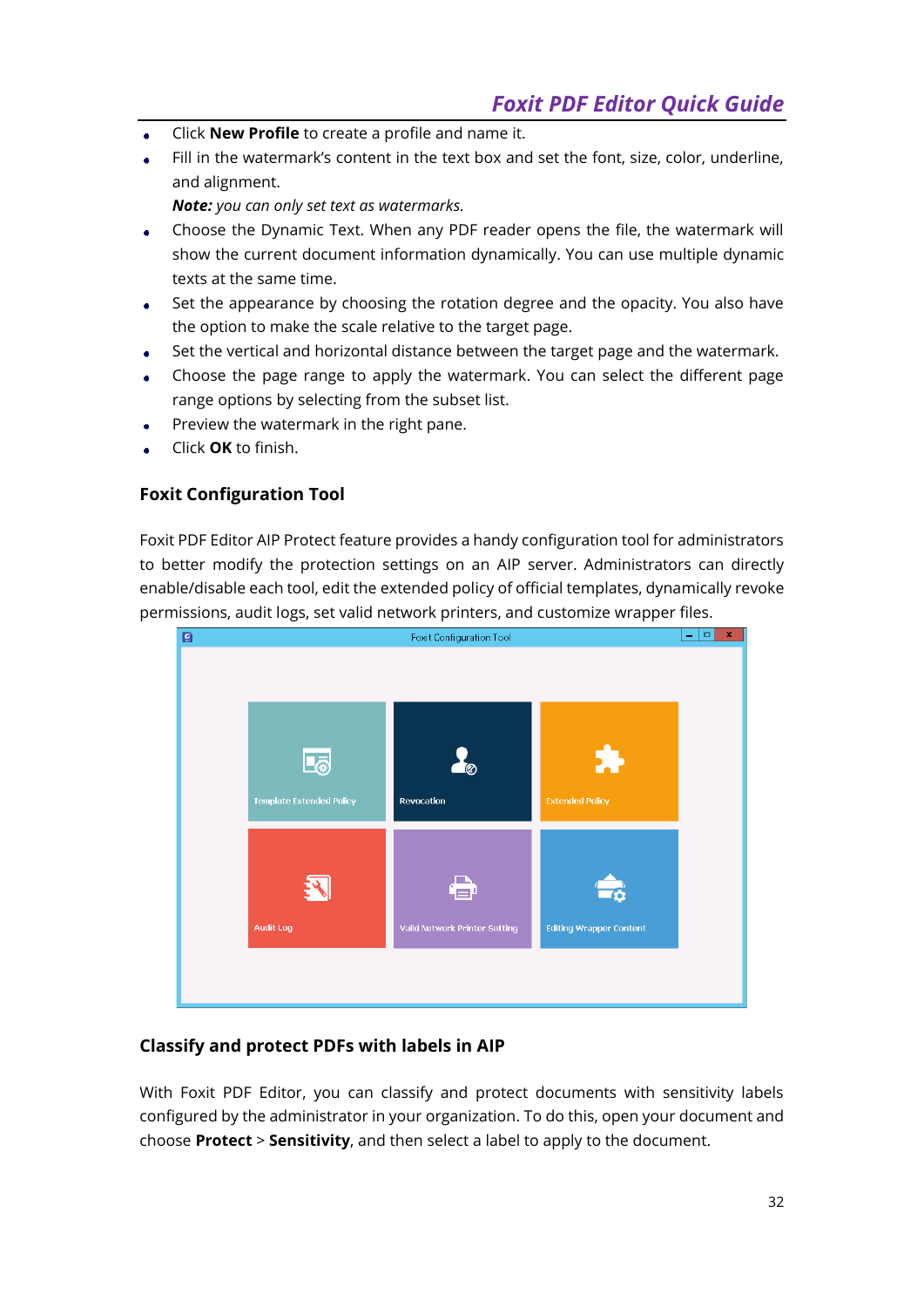## <span id="page-32-0"></span>**About signatures**

In Foxit PDF Editor, you can sign PDFs with ink signatures or legally-binding electronic signatures (i.e., eSignatures), or initiate an eSignature workflow to get your documents signed. You can also sign PDFs with digital (certificate-based) signatures.

#### **Foxit eSign and Ink Sign**

You can sign documents with Foxit electronic signature service or ink signatures using the tools in the **Foxit eSign** tab.

Foxit PDF Editor integrates with Foxit eSign, a legally-binding electronic signature service. With a licensed account, you can perform an eSign workflow not only on the Foxit eSign website using a web browser but also within Foxit PDF Editor directly, which allows you to edit your documents and collect signatures with complete ease.

With Foxit eSign in Foxit PDF Editor, after logging in with a licensed account, you can create your own signatures and electronically sign documents by placing the signatures on PDF pages, which is as easy as signing a paper document with a pen. You can also quickly initiate an eSign process to collect signatures from multiple people. Without logging in with a Foxit eSign license, you can still create and place your own signatures (i.e., ink signatures) on PDF pages.

To create your own signature and sign the document, do the following:

- 1. Open the document you want to sign.
- 2. You can click **Switch to Ink Sign** or **Switch to Foxit eSign** in the **Foxit eSign** tab on the ribbon to place ink signatures or legally-binding eSignatures.
- 3. (Optional) Add text or symbols to fill your PDF as needed.
- 4. Click the  $\textbf{+}$  sign on the signature palette in the Foxit eSign tab (or click Manage

**Signatures** in the **Foxit eSign** tab and click **Add** in the pop-up **Manage Signatures** dialog box) to create a signature. To sign a PDF, select your created signature on the signature palette, place it in the desired location, and then apply the signature.

5. (Optional) In the **Manage Signatures** dialog box, you can create, edit, and delete the created signatures, and set a signature as default.

To initiate an eSign process, click **Request Signature** in the **Foxit eSign** tab and then complete the process as needed.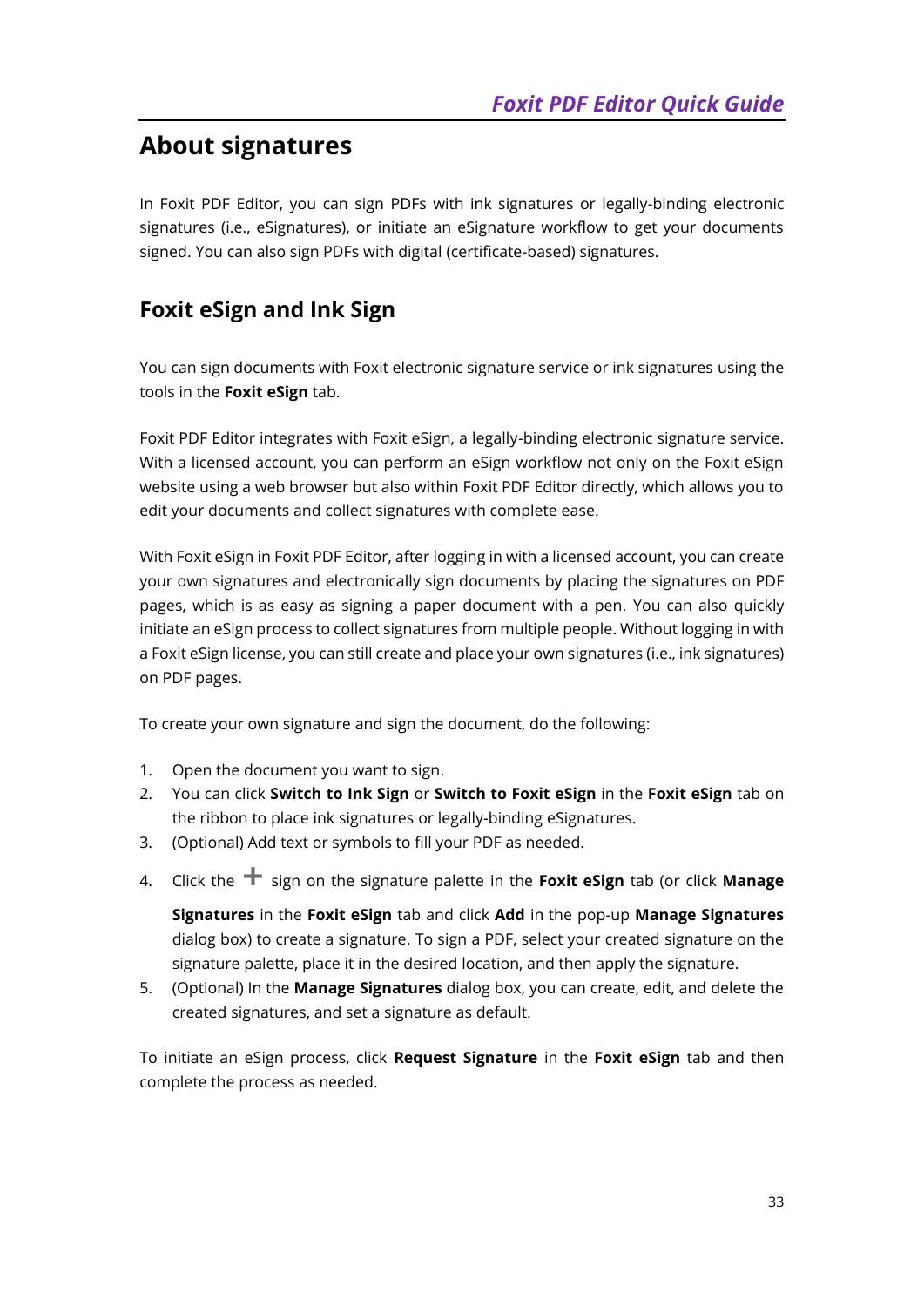#### **Sign PDFs with Digital Signatures**

#### **Digital IDs**

A digital ID contains two keys; one is a public key (certificate) that is used to encrypt or lock data, and the other is a private key that is used to decrypt or unlock data that is encrypted.

You can distribute the certificate that contains the public key and other identifying information to those people who need to use it to verify your identity or validate your signature. Only your private key can unlock information that was encrypted using your certificate, so make sure to store your digital ID in a safe place.

Digital IDs are usually protected by password; you can store it on a computer in PKCS#12 file format, or in the Windows Certificate Store. For company-wide deployment, IT managers can also use the [SignITMgr tool](https://kb.foxitsoftware.com/hc/en-us/articles/360040660451-Allow-IT-manager-to-configure-which-digital-ID-file-are-allowed-to-use) to configure which digital ID file is allowed to sign PDF files by users across an organization.

Foxit PDF Editor enables you to create self-signed digital IDs in the following steps:

⚫ Click **Sign & Certify** > **Place Signature** in the **Protect** tab, click and drag a signature area. In the Sign Document dialog box, select **New ID** to create a new one from the dropdown list from **Sign As**.

| <b>Sign Document</b>                                                                                                                                                                                                                                                                         |                                           | × |  |  |
|----------------------------------------------------------------------------------------------------------------------------------------------------------------------------------------------------------------------------------------------------------------------------------------------|-------------------------------------------|---|--|--|
| Sign As:                                                                                                                                                                                                                                                                                     | Info<br>New ID                            |   |  |  |
| Password:                                                                                                                                                                                                                                                                                    | Shirley<br>Refresh ID List                |   |  |  |
| Certificate Issuer:                                                                                                                                                                                                                                                                          | New ID<br><b>Sniffey</b>                  |   |  |  |
| <b>Text For Signing</b>                                                                                                                                                                                                                                                                      |                                           |   |  |  |
| Location:                                                                                                                                                                                                                                                                                    |                                           |   |  |  |
| Reason: I                                                                                                                                                                                                                                                                                    | I am the author of this document          |   |  |  |
| Lock Document After Signing                                                                                                                                                                                                                                                                  |                                           |   |  |  |
| Signature Preview                                                                                                                                                                                                                                                                            |                                           |   |  |  |
| Appearance Type:                                                                                                                                                                                                                                                                             | <b>Standard Style</b>                     |   |  |  |
| Digitally signed by your common<br>your<br>name here<br>DN: your distinguished name here<br>Reason: I am the author of this<br>common<br>document<br>Location: your signing location here<br>Date: 2021.03.30 11:05:53+08'00'<br>name here <sup>-1</sup><br>Foxit PDF Editor Version: 11.0.0 |                                           |   |  |  |
|                                                                                                                                                                                                                                                                                              | Apply to Multiple Files<br>Cancel<br>Sign |   |  |  |

- ⚫ Choose the location to store your self-signed digital ID.
- ⚫ Enter your identity information when generating the self-signed certificate.
- ⚫ Enter a file location and password for your new digital ID file.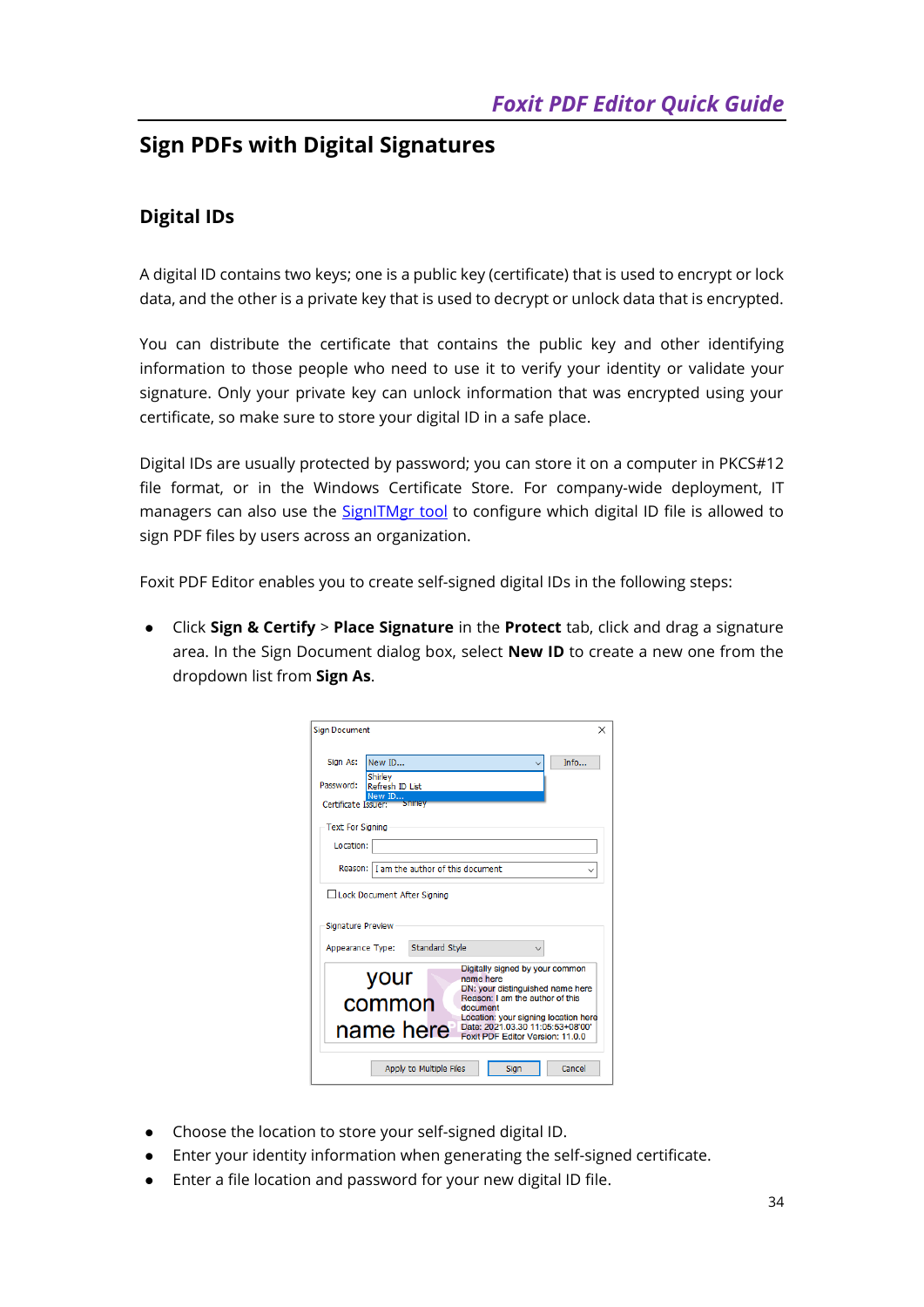#### **Signing documents**

Before you sign a document, you need to draw a signature field where the signature is placed, get a digital ID, and create the signature.

You can click **Sign & Certify** > **Place Signature** in the **Protect** tab to finish signing.

A PDF is signed to indicate your approval. The signature will not be resized and moved when you sign the document. Multiple people can sign a PDF more than once. When you sign a document, your digital signature appears in the signature field. The appearance of the signature depends on your preferences.

#### **Validate signatures**

Signature validity is determined by checking the authenticity of the signature's digital ID certificate status and document integrity. Depending on how you have configured your application, validation may occur automatically.

**1.** Open the PDF containing the signature, do one of the followings:

- Choose **Protect** > **Validate**.
- Right-click the signature with the Hand command, choose **Validate Signature** from context menu.
- Select the **Hand** command on the toolbar and click the signature.
- Click the **Digital Signatures** panel, right-click the signature and choose **Validate Signature**.

**2.** Pop-up a Signature Validation Status message box which describes the validity of signature.

*Note: By default, Foxit PDF Editor will verify signatures when the document is opened, and will check the certificate revocation status while verifying signatures. To change the setting, please go to File > Preferences > Signature, and uncheck the corresponding options in Signing & Verifications.*

#### **Certifying a PDF (Available in** *Pro* **Only)**

Only the author can certify his/her own PDF documents. The author can specify what changes can be made to the file after certifying. Whenever approved changes are made, the certificate remains valid. If a reader tries to make changes you haven't allowed, the certificate is invalidated and any subsequent users will be notified that the document was tampered with.

#### **Add a time stamp to digital signatures and documents**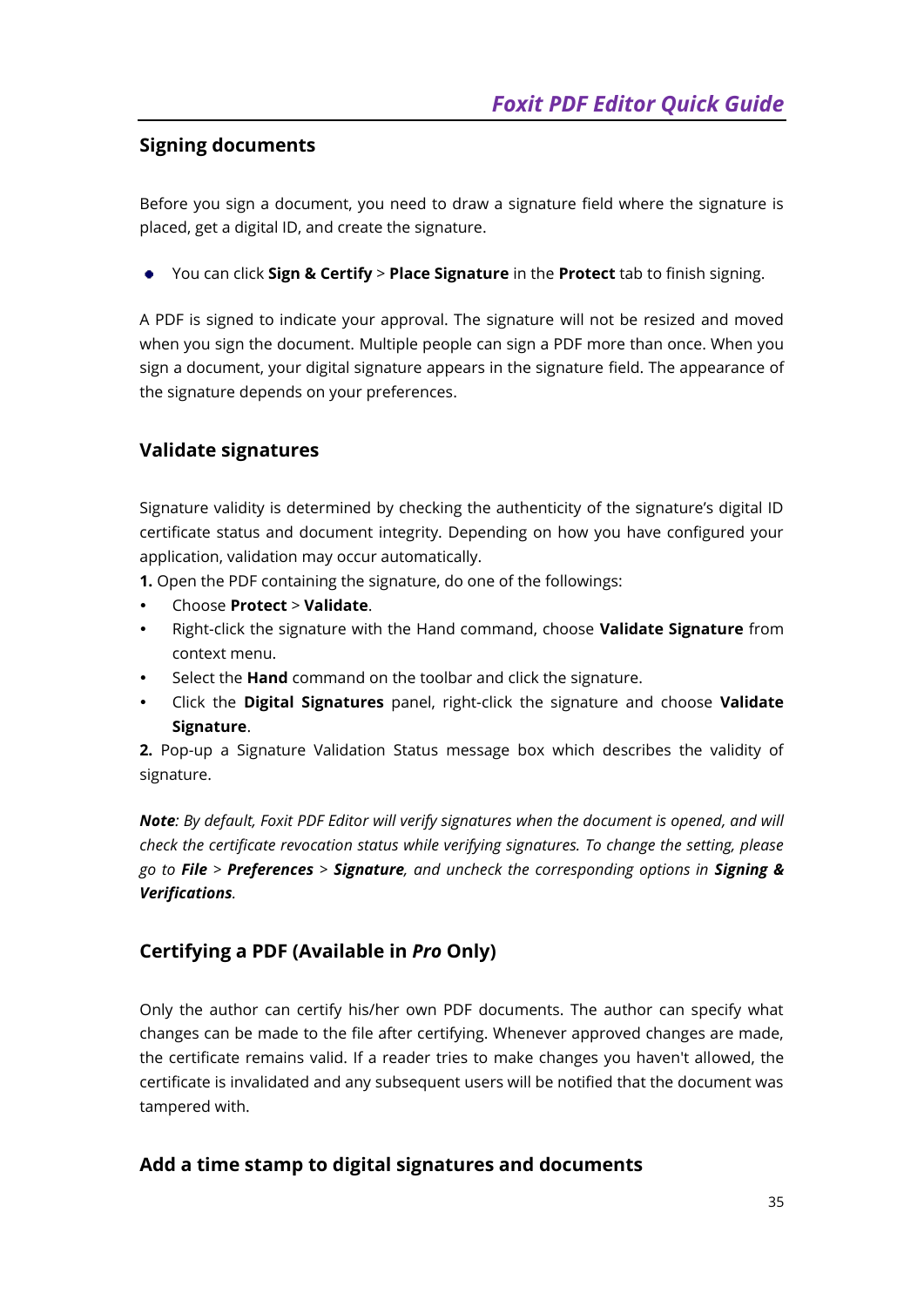Time stamps are used to specify the date and time you signed a document. A trusted time stamp proves that the contents of your PDFs existed at a point-in-time and have not changed since then. Foxit PDF Editor allows you to add a trusted time stamp to digital signatures or documents.

Before adding a time stamp to digital signatures or documents, you need to configure a default time stamp server. Go to **File** > **Preferences** > **Time Stamp Servers**, and set a default time stamp server. You can then sign the document by placing the digital signature, or by clicking **Protect** > **Time Stamp Document** to add a time stamp signature to the document. You need to add the time stamp server into the trusted certificate list so the properties of digital signatures will display the date/time of the time stamp server when the document was signed.

### <span id="page-35-0"></span>**Redaction (Available in** *Pro* **Only***)*

The Redaction feature allows you to remove sensitive information from your document prior to making it available to others. You are able to mark the text or graphics for redaction first, and then apply the redaction to the current page or multiple pages. Alternatively, you can use the **Whiteout** feature to remove the content permanently and replace it with white background with one click.



*Note: Both the redaction and the whiteout operations are permanent and cannot be reversed. It is recommended that you save a backup copy of this document before you apply the redaction.*

## <span id="page-35-1"></span>**Remove hidden information**

Foxit PDF Editor supports the removal of hidden information that is private or sensitive for users from their PDFs, generally including metadata, embedded content, attached files, and scripts. In the **Protect** tab, there are two commands you can use to remove hidden information: **Sanitize Document** and **Remove Hidden Information**. To remove all hidden information from a PDF file in one go, use **Sanitize Document**. To select and remove the hidden information you want to remove, choose **Remove Hidden Information**.

## <span id="page-35-2"></span>**Generate redacted and AIP-protected PDFs (***Pro* **Only)**

36 Foxit PDF Editor enables users to generate a redacted and AIP-protected PDF from an existing PDF. Authorized users are granted access to view the full document while unauthorized users are only able to view the redacted document, which allows for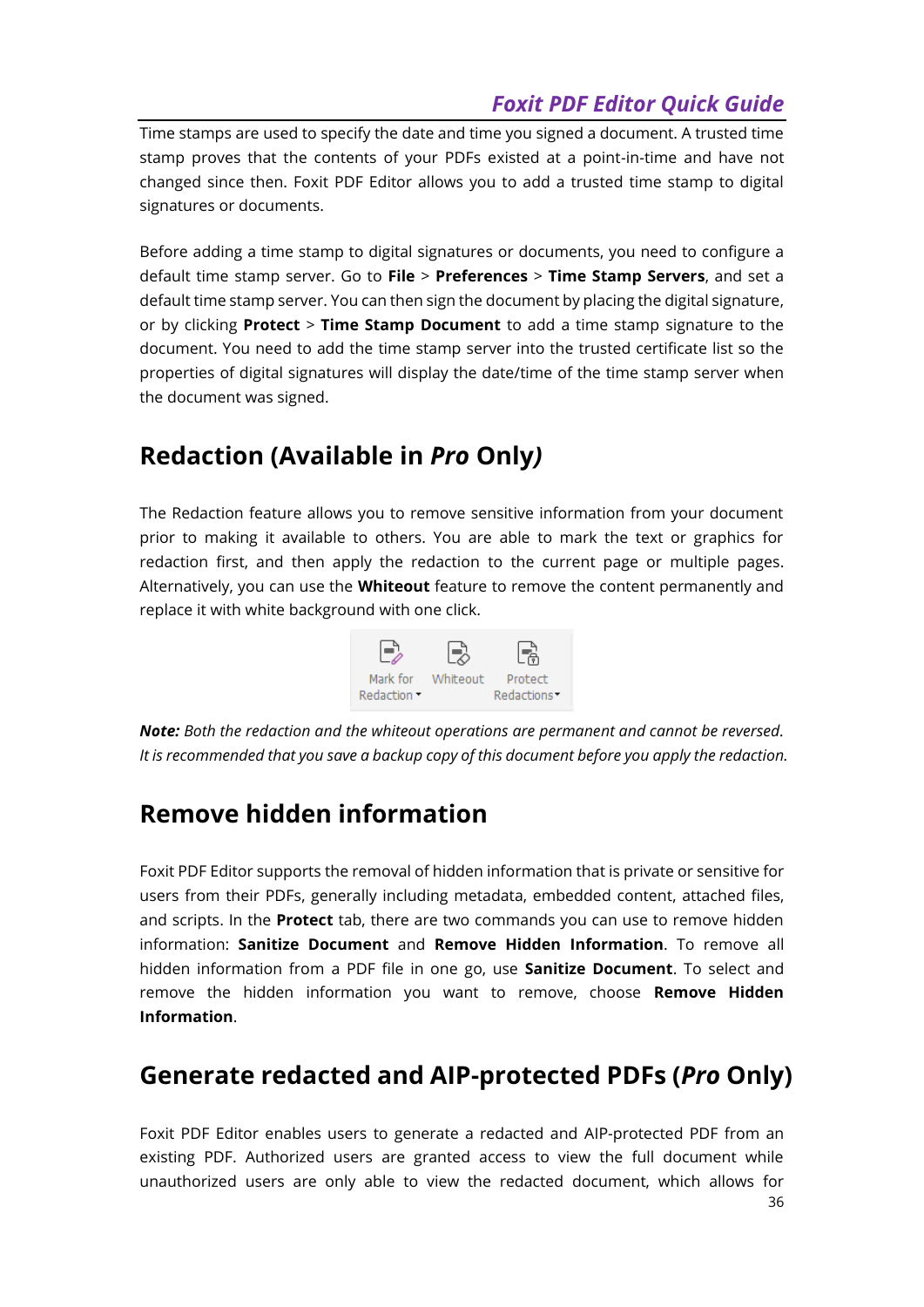improved sharing of non-sensitive information within a protected document. To generate a redacted and AIP-protected PDF, please do the following:

- 1. Mark the text for redaction.
- 2. Click **Protect** > **Protect Redactions**, log on your AIP server and then choose an AIP template to encrypt the document.

## **Accessibility**

Foxit PDF Editor provides accessibility features to give users with disabilities (such as visually impaired people) greater access to information and technology. With commands in the **Accessibility** tab in the ribbon and the panels related to accessibility in the navigation pane, you can check the accessibility of PDFs, fix accessibility issues, edit document structure, and set accessibility preferences to make PDFs and the setup more accessible.



*The Accessibility Tab in Foxit PDF Editor Pro*

- $\triangleright$  [Accessibility check and fixes](#page-36-0)
- ➢ [Accessible reading and navigation](#page-37-0)
- <span id="page-36-0"></span>➢ [Create accessible PDFs \(](#page-37-1)*Pro* only)

## **Accessibility check and fixes**

Use the **Full Check** command to check whether a PDF is compliant with accessibility standards of Web Content Accessibility Guidelines (WCAG) 2.0. You can choose which kinds of accessibility items to check for and how to view the results. When the check is completed, the **Accessibility Check** panel automatically expands in the navigation pane to display the check results, then you can right-click an item and choose one of the options from the context menu to deal with the accessibility issues.

To view the accessibility report, you can click **Accessibility** > **Accessibility Report**, or directly click the **Accessibility Report** panel in the navigation pane. The report includes the name of the PDF document, **Summary** of the result, and **Detailed Report** for each checking option. **Detailed Report** clearly lists the rule name, status, and description for each checking option. You can click the links in the report to view the online Help on fixing accessibility issues.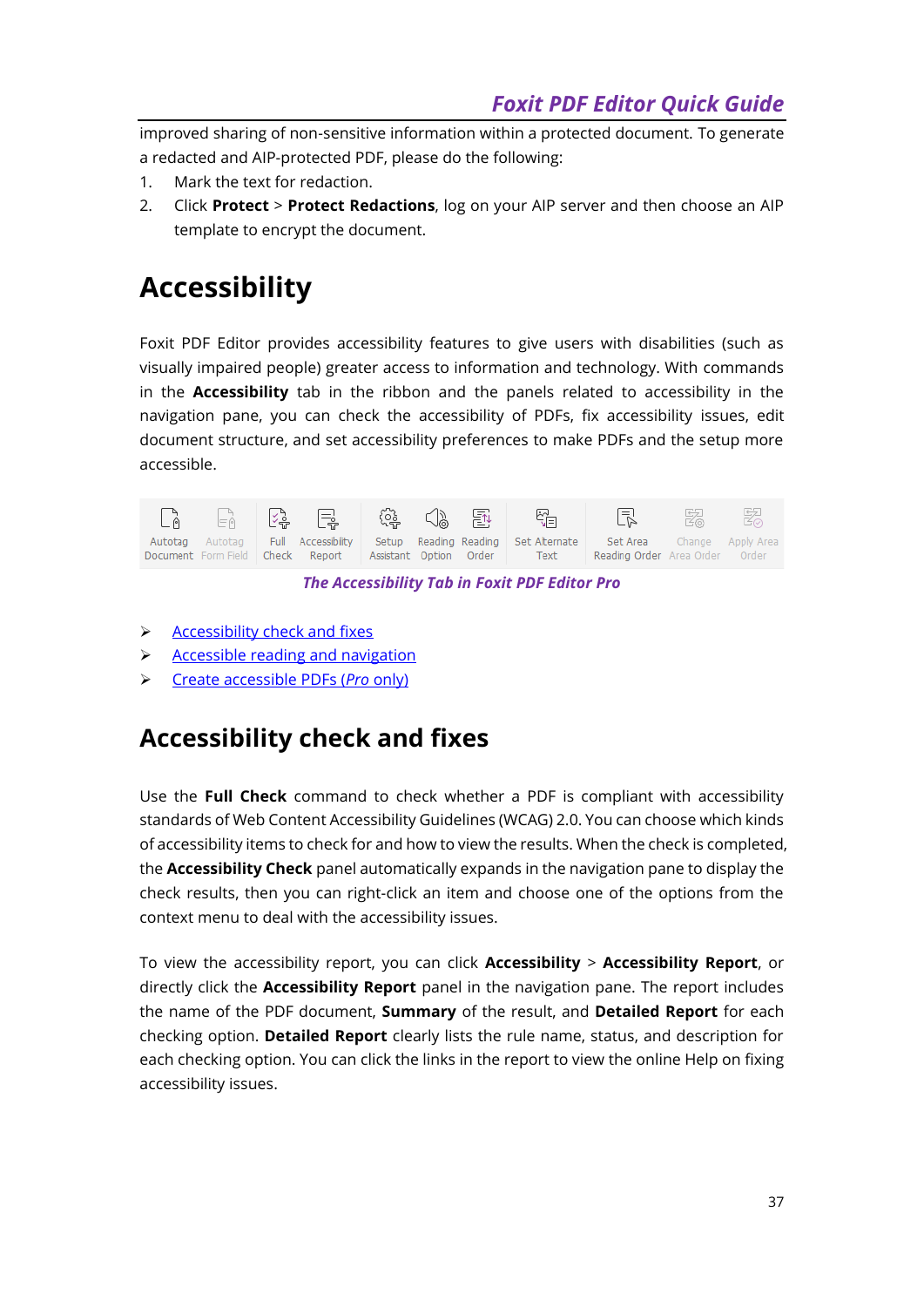### <span id="page-37-0"></span>**Accessible reading and navigation**

Foxit PDF Editor allows you to set accessibility preferences that control the document colors, document display and reading order, and provides keyboard shortcuts, which are good for visually impaired and motion-impaired users to better read and navigate PDFs with or without assistive software/hardware.

Use the **Setup Assistant** command and follow the onscreen instructions to set accessibility preferences and the **Reading Option** command to change the reading settings for the current document like reading order and mode.

The reflow view allows users to read documents on a mobile device or even a screen magnifier without scrolling horizontally to read text by presenting pages as a single column that is the width of the document pane. To read PDF in reflow view, choose **Home** > **Reflow**, or choose **View** > **Reflow**.

### <span id="page-37-1"></span>**Create accessible PDFs (***Pro* **only)**

Accessible PDF documents have content and elements including searchable text, alternate text descriptions for images/interactive form fields, reading order, and document tags, to enable people with disabilities to work on them with or without screen readers or other assistive software/hardware. Foxit PDF Editor provides commands and panels to help make your PDF accessible by tagging PDFs and form fields, setting alternate text, editing tags, and more.

You can use the **Autotag Document** command and the **Autotag Form Field** command to quickly tag PDF documents and form fields. You can view the tags created in the **Tags** panel in the navigation pane.

To set alternate text for figures in your PDF, click **Set Alternate Text**. The alternative text of a figure can be displayed when you hover over your mouse over the figure to help you understand the figure better.

The **Reading Order** command helps you easily edit tags for PDFs. Click **Reading Order**, check **Show page content groups** and choose **Page content order**/**Structure types in the dialog box** in the **Touch Up Reading Order** dialog box, and you can see highlighted regions that are numbered or labeled with structure types in the document area. To edit tags, draw a rectangle in the page content or click the number of a highlighted region, and choose a tag type from the **Touch Up Reading Order** dialog box. You can change the reading order by moving tags in the **Order** panel or setting area reading order directly in the document pane. For the content reflow and tagging problems that cannot be fixed by the **Reading Order** command, the **Content** and **Tags** panels provide you with more options to handle them.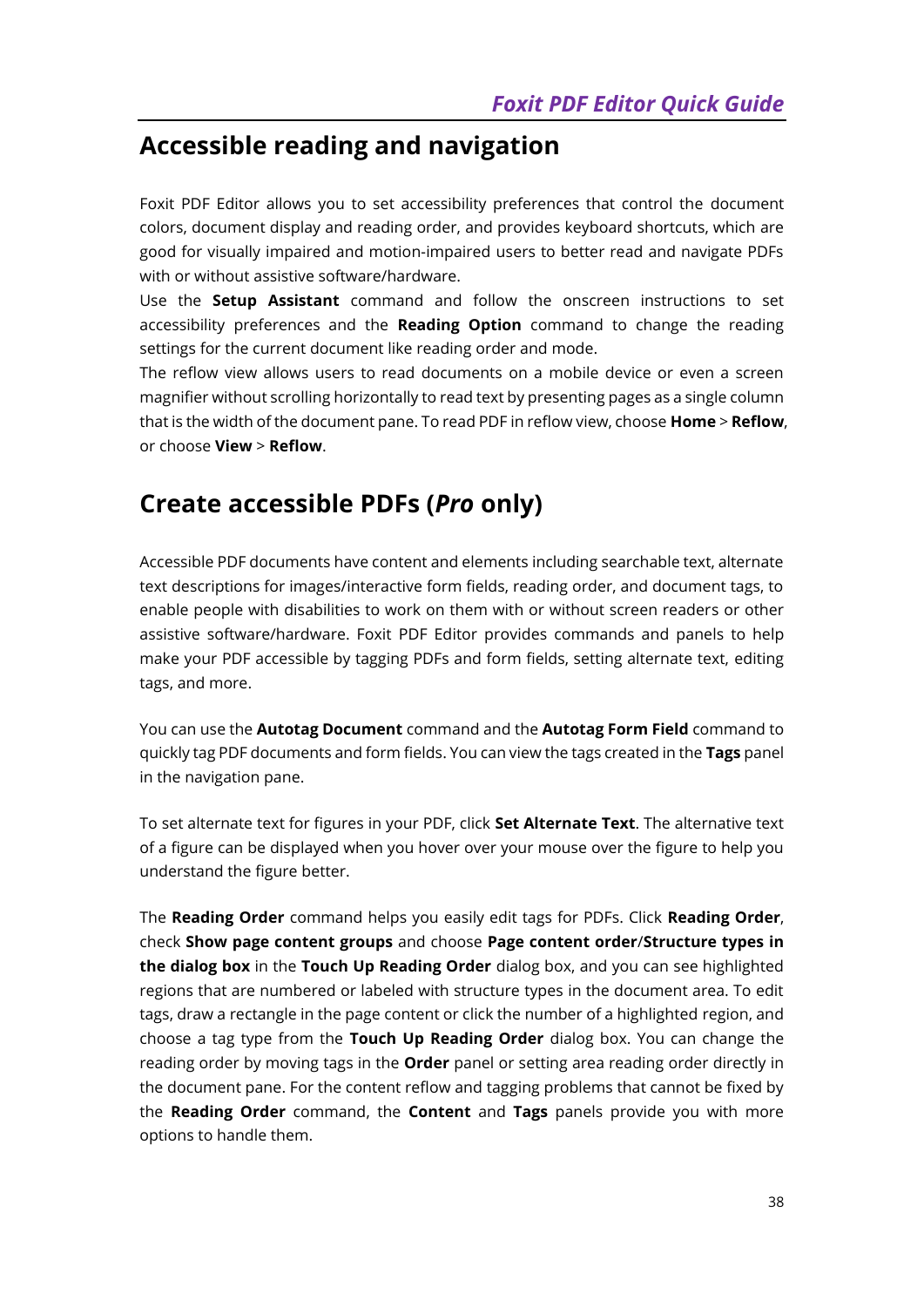## <span id="page-38-0"></span>**Foxit Admin Console**

Foxit Admin Console is a Cloud-based portal that serves as a central location for administrators to manage Foxit products/services and entitled users across their entire organizations. After setting up and activating Admin Console based on the organization environment, the administrator can open the URL of Foxit Admin Console to get started. The Admin Console allows administrators to do the following:

- View the summary of the licenses and products
- Configure the license keys
- Assign license keys to users
- Manage Foxit products
- Configure the internal update of packages (on-premise environments only)
- Configure mail server (on-premise environments only)
- View the detailed reports on the uses and statistics of Foxit products
- Customize enterprise brand information
- View the administrator's action logs

For more information about Foxit Admin Console, please refer to Foxit Admin Console User Manual [here.](https://www.foxit.com/support/usermanuals.html)

## **Foxit Update Server**

Foxit Update Server is a separately orderable cloud-based service that provides IT the ability to better manage and automate the software upgrade process and to ensure users upgrade to the exact release that IT has tested, without having to access an external server.

- Automatically download updates from Foxit servers and make them available on a local network.
- Automatically approve updates for users to download, or restrict users to only download approved updates.
- Set times when all users, or specific users/groups, can download updates.
- Push updates to users, requiring them to install them.